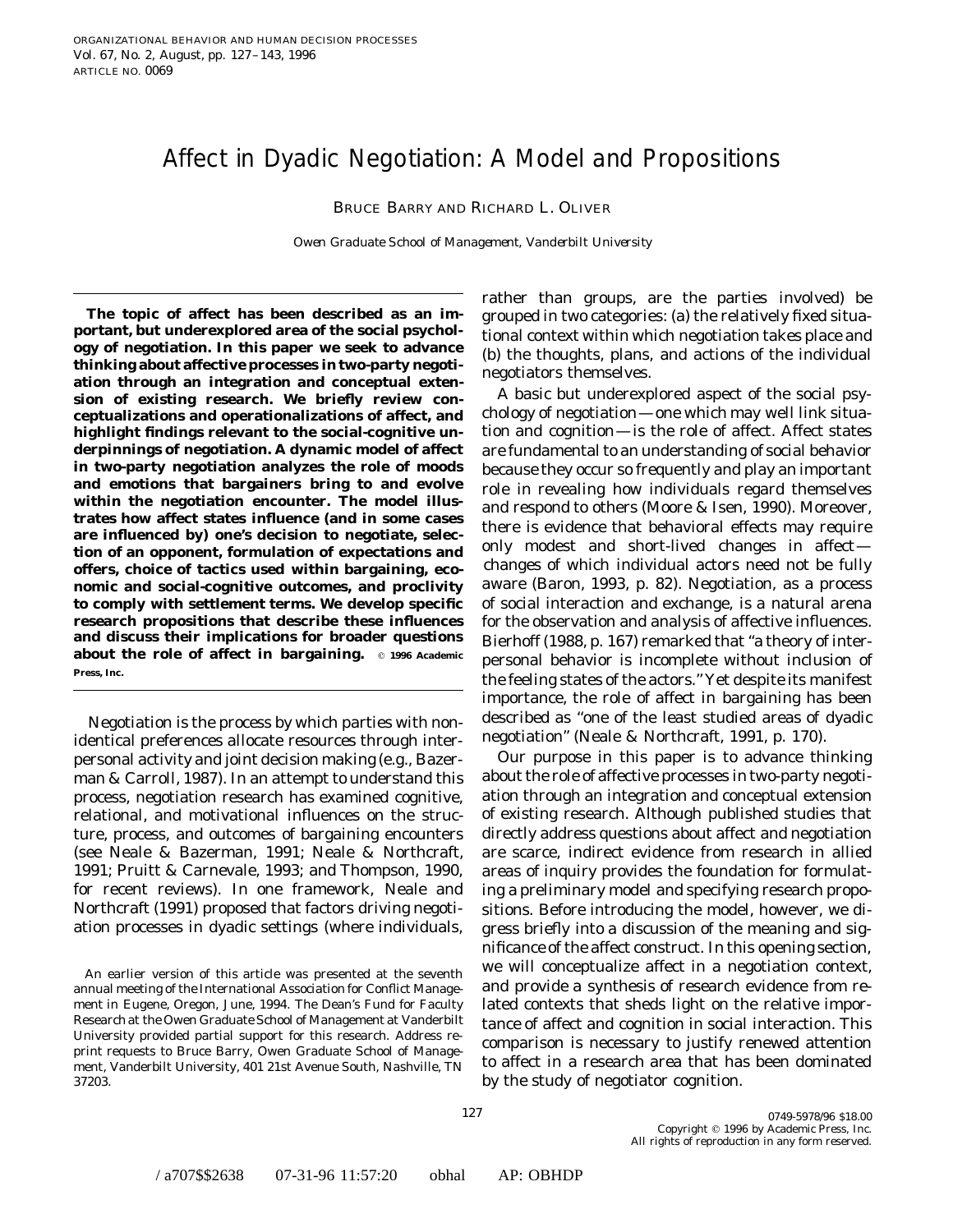states that individuals experience, sometimes, but not enduring compared to emotions, are nevertheless inalways, in response to situations and circumstances constant states that may be experienced multiple times (Park, Sims, & Motowidlo, 1986). At a basic dimen- in the course of a typical day (Baron, 1993). sional level of analysis, affect can be said to vary in A different approach is taken by researchers who intensity or level of activation, from strong to weak, treat affect in terms of ongoing social perceptions hav-<br>and to vary in valence, or "tone," between positive and ing positive or negative values: a common example is negative (Batson, 1990; Russell, 1979). Positive affect interpersonal liking (Druckman & Broome, 1991; Lo-<br>describes the experience of rewarding or pleasant wenstein Thompson & Bazerman 1989 Tsui & Barry moods or emotions, while negative affect describes the 1986). Positive affect is said to exist within social situa-<br>experience of discomforting or unpleasant moods or tions where interacting parties have a personal relaemotions. Although it is intuitively tempting to attrib-<br>tionship characterized by friendship, intimacy, trust,

among such constructs as affect, feeling, mood, and Affect that is *undifferentiated* (Park *et al.,* 1986), also Watson & Tellegen, 1985).

**THE IMPORTANCE OF AFFECT** known as mood, is pervasive, of lower intensity, and arises with less of an identifiable antecedent cause Affect refers broadly to feelings, moods, or emotional (Forgas, 1992). Moods, although regarded as relatively

ing positive or negative values; a common example is wenstein, Thompson, & Bazerman, 1989; Tsui & Barry, tions where interacting parties have a personal relaute a kind of conceptual symmetry to positive and nega-<br>
tive achees, or a congenial interaction style. Negative af-<br>
tive affect, the reality is that empirically observed con-<br>
fect, in contrast, is manifest with distrus

tive affect. However, we will assume asymmetry and<br>hence offer hypotheses about negative affect in cases<br>when a specific type of negative affect (e.g., anger, con-<br>tentiousness) is indicated and when there exists a di-<br>rec and negative mood across situations are said to exhibit *Conceptualizing Affect* high levels of negative affectivity. Positive affectivity Precise psychological definitions of and distinctions is the tendency to experience positive emotional states,<br>nong such constructs as affect, feeling, mood, and such as pleasure or well-being, over time and across emotion are elusive (Forgas, 1992), and many research- situations (Larsen & Ketelaar, 1991). It has been arers manage the subtleties by using the terms inter- gued that dispositional affect accounts in important changeably. Others draw distinctions among different ways for the existence and direction of social attitudes. forms of affect, most commonly in terms of the perva- Staw, Bell, and Clausen (1986), for example, found that siveness and specificity of affective states (Moore & dispositional affect predicts job attitudes over a period Isen, 1990). For example, affect is said to be *differenti-* of years. As measured by structured self-report instru*ated* or discrete (Izard, 1991; Park *et al.,* 1986) when ments (Watson *et al.,* 1988), positive and negative afit takes the form of feelings or emotions that are rela- fectivity are generally treated as orthogonal, or pertively intense, ephemeral, and have a discernable ante- haps discrete, dimensions of personality, not as oppocedent cause (Forgas, 1992; Mayer & Salovey, 1988). site poles on a single continuum (George, 1990;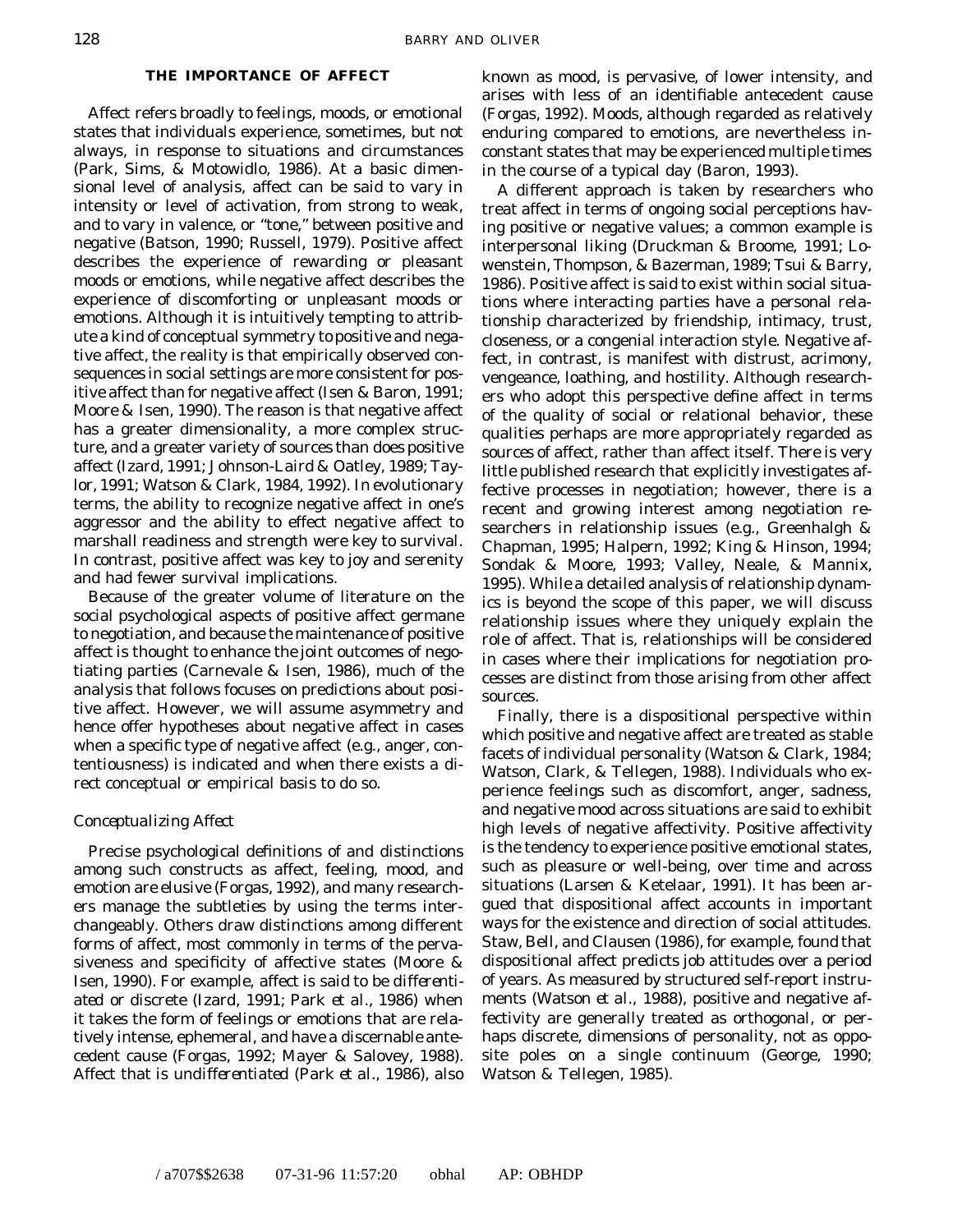# AFFECT IN NEGOTIATION 129

## **TABLE 1**

### **The Relative Influence of Affect and Cognition: Evidence from Three Domains**

|                            | Criterion                                  | Variance explained |                         | Joint influence coefficient |                    |           |                                                          |
|----------------------------|--------------------------------------------|--------------------|-------------------------|-----------------------------|--------------------|-----------|----------------------------------------------------------|
| Study                      |                                            | Affect<br>only     | Cognition<br>only       | Positive<br>affect          | Negative<br>affect | Cognition | Method used for<br>estimate                              |
|                            |                                            |                    | Consumer studies        |                             |                    |           |                                                          |
| Westbrook (1987)           | Automobile<br>satisfaction                 | .61                | .72                     | .17                         | $-.21$             | .39       | <b>OLS</b>                                               |
|                            | Cable TV<br>satisfaction                   | .48                | .55                     | .19                         | $-.21$             | .43       | <b>OLS</b>                                               |
| Mano & Oliver (1993)       | Self-selected<br>product<br>satisfaction   | NR                 | NR                      | .35                         | $-.49$             | .31       | 2SLS                                                     |
| Oliver (1993)              | Automobile<br>satisfaction                 | .42                | .75                     | .14                         | $-.11$             | .63       | 2SLS                                                     |
|                            | Coll. course<br>satisfaction               | .71                | .68                     | .39                         | $-.22$             | .43       | 2SLS                                                     |
|                            |                                            |                    | Quality of life studies |                             |                    |           |                                                          |
| McKennell (1978)           | Life-as-whole                              | .24                | .64                     | NR                          | NR                 | NR        | N/A                                                      |
|                            | Happiness                                  | .29                | .59                     | NR                          | $\rm NR$           | NR        | N/A                                                      |
|                            | Life satisfaction                          | .20                | .48                     | <b>NR</b>                   | NR.                | <b>NR</b> | N/A                                                      |
| McKennell & Andrews (1980) | Life satisfaction                          | NR                 | <b>NR</b>               | .58                         | $-.50$             | .64       | <b>MLE</b>                                               |
| Horley & Little (1985)     | Life satisfaction                          | NR                 | <b>NR</b>               | .10                         | .24                | .24       | <b>VAC</b>                                               |
|                            |                                            |                    | Workplace studies       |                             |                    |           |                                                          |
| Reeve (1987)               | Intrinsic<br>motivation<br>(self-reported) | .65                | .52                     | NR                          | NR                 | <b>NR</b> | N/A                                                      |
|                            | Intrinsic<br>motivation<br>(behavioral)    | .12                | .15                     | NR                          | NR                 | <b>NR</b> | N/A                                                      |
| Agho et al. (1993)         | Job satisfaction<br>(Model 1)              | NR                 | <b>NR</b>               | .24                         | $-.09$             | .16       | <b>MLE</b>                                               |
| Moorman (1993)             | Job satisfaction<br>$(B-R)$                | NR.                | NR                      | .30                         | $-.23$             | .14       | Simple $r$<br>(median $\sqrt{r}$ on<br>5 crit. for cog.) |
|                            | Job satisfaction<br>(MSQ)<br>Intrinsic)    | <b>NR</b>          | <b>NR</b>               | .31                         | $-.20$             | .11       | Same as above                                            |
|                            | Job satisfaction<br>(MSQ)<br>Extrinsic)    | NR                 | NR.                     | .12                         | $-.16$             | .27       | Same as above                                            |
| Judge & Hulin (1993)       | Subjective<br>well-being<br>(self-report)  | <b>NR</b>          | NR                      |                             | .45                | .34       | MLE                                                      |
|                            | Subjective<br>well-being<br>("full data")  | NR.                | NR                      |                             | .58                | .31       | <b>MLE</b>                                               |

*Note.* NR, Not reported; N/A, not applicable; OLS, ordinary least squares; MLE, maximum likelihood estimation; VAC, variance accounted for; 2SLS, two stage least squares.

In considering the role of affect in negotiation, we making within which negotiators work from cognitive

neither prefer nor reject any one particular conceptual- and perceptual interpretations of the dispute situation ization of affect. Consistent with recent social psycho- (Neale & Bazerman, 1991, p. 7). The affect literature logical work on negotiator cognition, we treat the nego- yields a multiplicity of effects that potentially speak tiation encounter as a context for multiparty decision to the social-cognitive underpinnings of this context.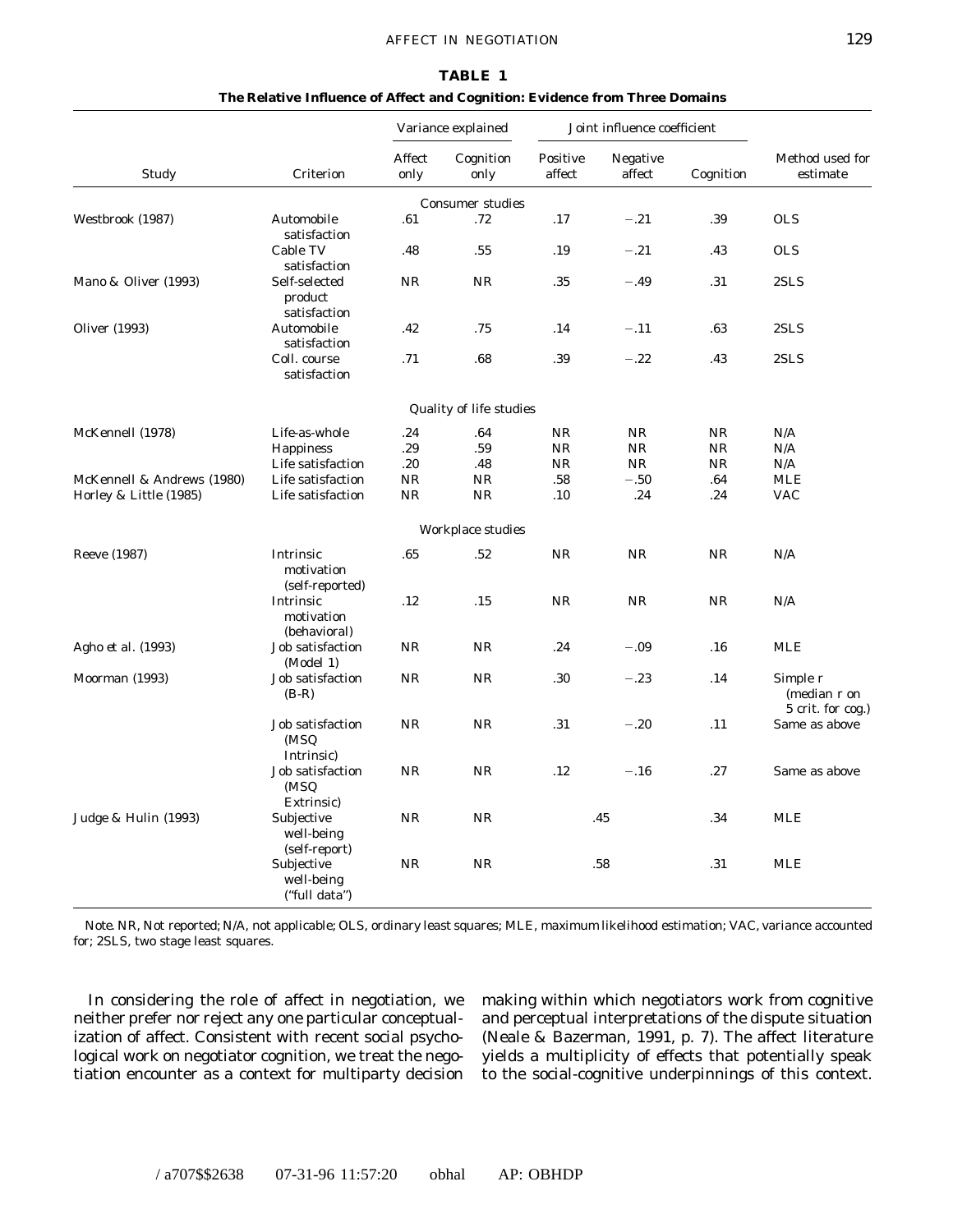rize relevant studies we discovered in the areas of con-<br>
sumer emotions, quality of life concerns, and workplace **NEGOTIATION** environments. With very few exceptions, all variance

were considered. Generally, positive affect facilitated, *Predisposing Conditions* and negative affect hindered, attainment of the criterion. In two findings from a study where a single bipo- In keeping with our earlier discussion of the variety lar affect scale was used (Judge & Hulin, 1993), the of forms and sources of affect, levels of positive or negaaffect coefficients were higher. One can conclude, then, tive affect experienced by negotiators are presumed to that affect is a potent influence on various behaviors be the product of multiple antecedents. First, both the throughout a number of domains and is a necessary valence and intensity of episode-relevant affect is exingredient in a fuller explanation of thoughts and be- pected to vary with a negotiator's measured level of haviors that have traditionally been investigated as dispositional affect (Watson *et al.,* 1988). A second class cognitive phenomena. of antecedents encompasses aspects of the physical set-

There is evidence, for instance, that affective states Thus, our focus in this paper is on developing a and processes influence creativity in problem solving framework for understanding how generalized affect (Isen, Daubman, & Nowicki, 1987), cognitive organiza- states work in tandem with these kinds of cognitive tion and categorization (Isen & Daubman, 1984), infor- processes as both antecedents and consequences to exmation encoding and retrieval (Isen, 1985), cooperative plain negotiation behavior. The framework we propose and helping behavior (Carnevale & Isen, 1986; Levin & in the next section of the paper takes as its context Isen, 1975), problem-solving strategies (Isen, Means, the two-party negotiation encounter. While restricting Patrick, & Nowicki, 1982), perceptions of self-efficacy discussion to the two-party case may be viewed as a (Baron, 1990), risk-taking behavior (Isen & Patrick, limitation, it provides a basis for extended work and is 1983; Johnson & Tversky, 1983), utility functions and consistent with current research on the social psycholequity norms (Loewenstein *et al.,* 1989), and levels of ogy of negotiation. At certain points, we hypothesize aggression (Baron, 1978). source-contingent effects where the influence of affect Affect versus Cognition<br>
Generally, laboratory studies have not pitted affect<br>
against cognition in the prediction of thoughts and be-<br>
havior. As a result, it is not known whether affect con-<br>
tributes to explained varian

estimates and coefficients reported in the table were  $$\rm In~Fig.1$$  we present a general framework of the role of affect in egotiation that charts the territory we will<br>significant. Within the table, we distinguish between a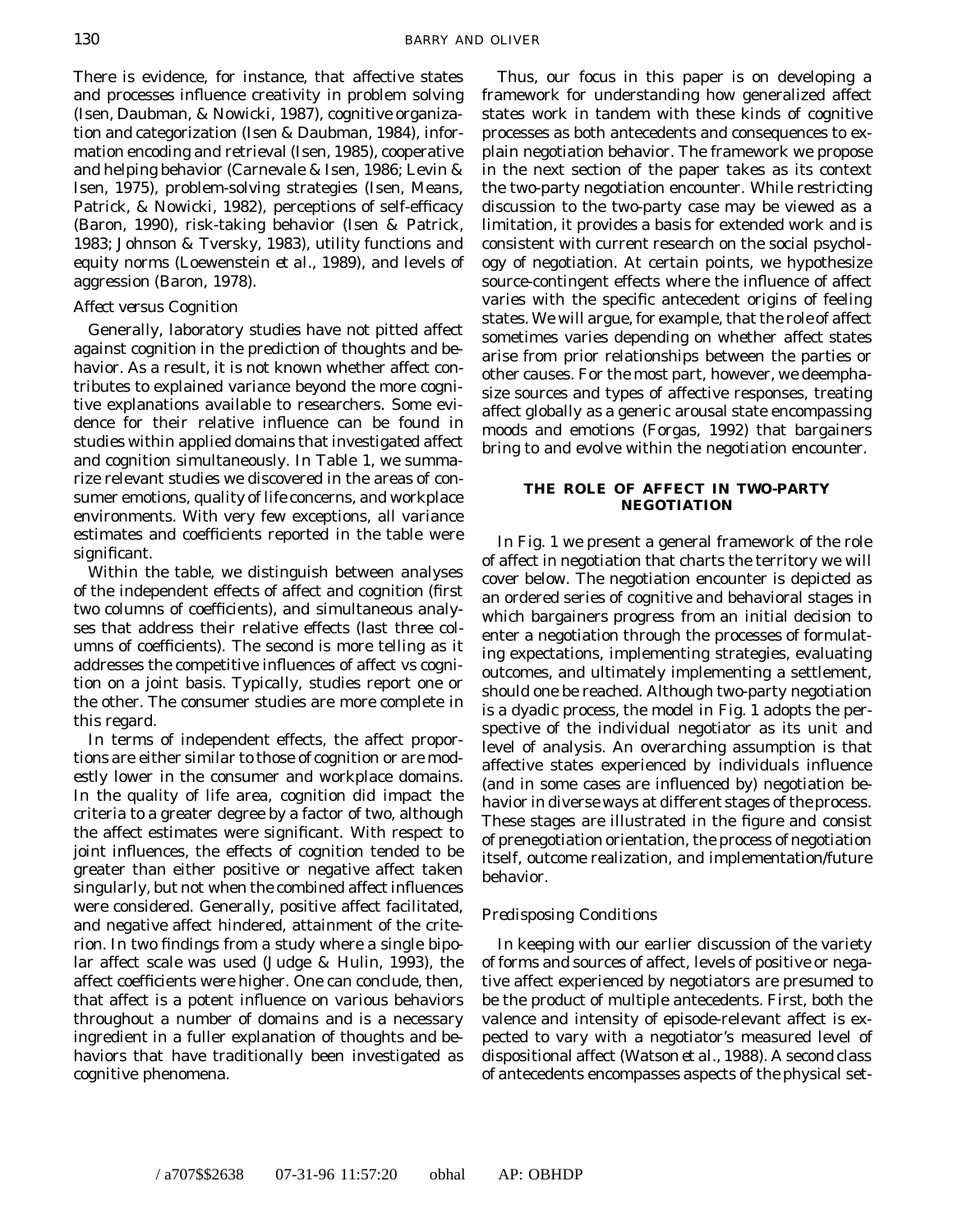

**FIG. 1.** Model of the Role of Affect in Dyadic Negotiation

ting within which negotiations occur. Sometimes re-<br>
Prior experience at the negotiating table with a parferred to as environmentally induced affect (e.g., ticular opponent is especially relevant: Oliver *et al.* Baron, 1990), the degree to which an ambient setting (1994) found that satisfaction with a negotiated settlefor behavior is pleasing or discomforting contributes to ment is positively associated with the desire for future levels of experienced affect. Third, as manipulations interaction with the same opponent, and Lawler and using humorous and/or grim films and texts incorpo- Yoon (1992) reported that frequent exchange fosters rated within numerous experimental studies amply positive affect which, in turn, yields an affective comdemonstrate, affective states can be generated by mitment to the exchange. Thus, favorable past experievents experienced immediately prior to the behavioral ence with an opponent is predicted to enhance positive encounter of interest (e.g., Carnevale & Isen, 1986; affect, and unfavorable prior experiences should en-Isen & Daubman, 1984). hance negative affect.

a function of prior perceptions and experiences negotia- as resulting in an initial level of affect, Affect<sub>1</sub>, which tors bring to a particular encounter. Examples include can be viewed as an anticipation. Anticipations have a negotiator's reactions to previous negotiation encoun- the property of motivating actions in accord with the ters (Oliver, Balakrishnan, & Barry, 1994), interper- particular affective orientation (i.e., positive or negasonal ties with an opponent (Druckman & Broome, tive) embedded in the anticipatory state. This may re-1991), perceptions that one's opponent acted decep- sult in a set of preliminary decisions regarding further tively in a prior encounter (Shapiro & Bies, 1994), or negotiation behavior, as discussed below. other elements of an existing interpersonal relation- With respect to prenegotiation influences: ship (Polzer, Neale, & Glenn, 1993; Sondak & Moore,<br>1993). Interpersonal attractiveness arising from inter-<br>1993). Interpersonal similarity (e.g., Byrne, 1971) may also contrib-<br>1993). Interpersonal similarity (e.g., Byrne ute to the formation of positive prenegotiation affect. *graphically similar*. Accordingly, we expect that dimensions of similarity<br>that enhance attraction will induce positive affect when<br>negotiators have the opportunity to perceive the simi-<br>negotiators have the opportunity to perceive the simi-<br>larities; examples include common attitudes, prefer-<br>perience and negotiated outcomes involving this particular oppoences, and background characteristics (Cialdini, 1993). nent.

Most importantly, however, affect is presumed to be Pre-negotiation influences are shown within Fig. 1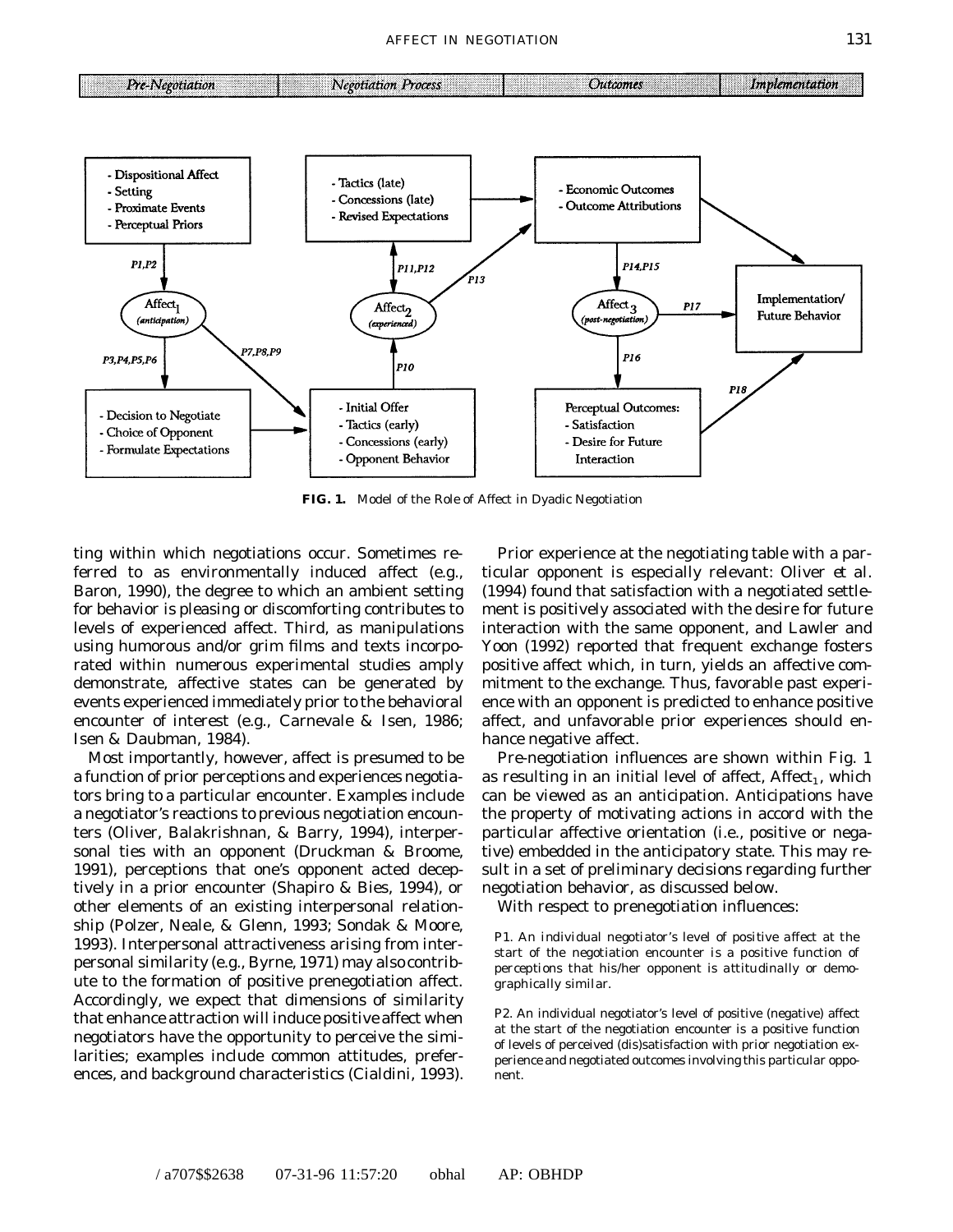The negotiation decision. A negotiation encounter<br>begins, theoretically, with decisions regarding whether<br>or not and with whom to negotiate, although in some magnificant over other, less contentious options that<br>cases thes

However, in situations where the individual's option<br>to bargain is not situationally or cognitively con-<br>strained, affect may explain in part how individuals<br>trained, affect may explain in part how individuals<br>the working between positive affect and risk taking depends on<br>one's perception of the severity of potential losses (e.g.,<br>Isen, Nygren, & Ashby, 1988). Specifically, individuals<br>experiencing positive affect who face the prospect of<br>m ate:<br>
als experiencing positive affect who perceive limited<br>
loss magnitudes (even if the risk of losing is high) are<br>
not necessarily risk averse and may even be risk-prone<br>
the risk-prone<br>
the state of losing is high) ar (Arkes, Herren,  $\&$  Isen, 1988). Thus, we predict that the value placed on relational maintenance: positive affect increases the likelihood that negotiation *P3a.* Positive affect increases the likelihood that negotiation will be preferred to simple transaction or disen-<br>will be preferred when judgments of the negative subjective utilgagement when interactants perceive that relatively ity of possible losses are low, rather than high. minor potential losses are at stake. On the other hand, *P3b.* Positive affect increases the likelihood that negotiation when potential losses are experienced as meaningful will be preferred when the value assigned to relational mainte-<br>(i.e., a high level of negative subjective utility) and nance is low, rather than high. (i.e., a high level of negative subjective utility) and when the option to negotiate is perceived as the risky  $P4$ . Given a perception that negotiation is the aggressive conflict-

the influence of relationship dynamics between poten- tiation than individuals with low or high levels of negative affect. tial members of a bargaining dyad. Interactants who protecting the relationship through yielding or compro- The selection of a negotiating opponent may also be

*Preliminaries: Deciding to Negotiate, Selecting an* mise than on problem solving or collaboration (e.g., Fry, *Opponent, Forming Expectations* Firestone, & Williams, 1983). In such cases, parties

the constraints of the context. In a supplier-buyer rela-<br>the decision-to-negotiate equation. The foundation for<br>tion as a default mechanism for reaching a contractual<br>different has been associated with agreessive behavio

alternative, then positive affect should attenuate the management option, there is a curvilinear relationship between<br>likelihood that interactants will choose negotiation.<br>This analysis can be logically extended to conside

are relationally close may place greater emphasis on *Choosing or learning the identity of one's opponent.*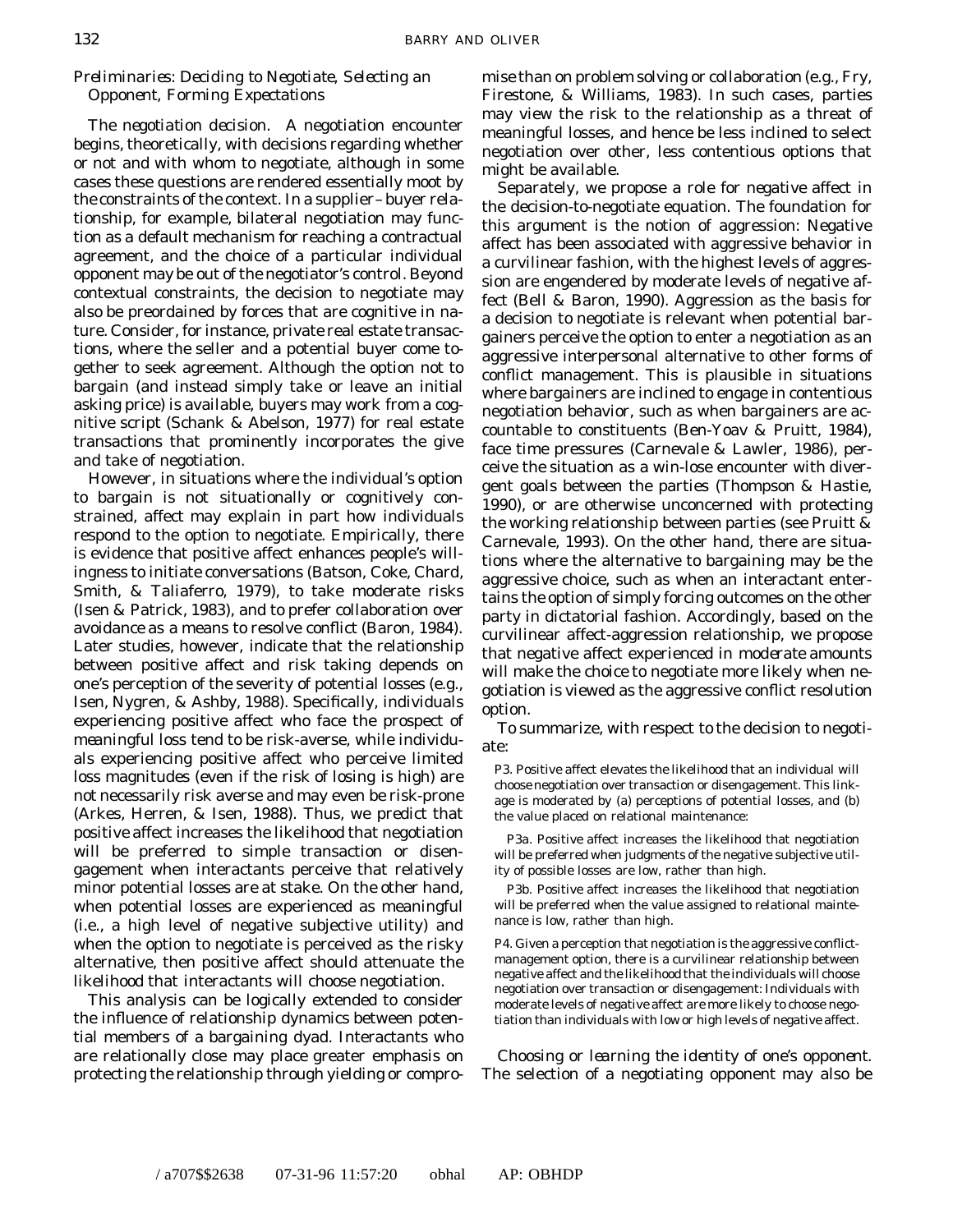situations where a choice of opponents does exist, the fit; Pruitt (1981) called these judgments the level of role of affect may be analyzed in terms of its effect on aspiration and limit, respectively. More complex forthe process of behavioral decision making. Here re- mulations propose multiple levels of aspiration and search findings lead to seemingly conflicting predic- limit. Tietz and Weber (1978), for example, argued that tions. On the one hand, programmatic research by Isen negotiators harbor separate aspirations reflecting their and her colleagues suggests that positive affect is asso- first offer (hoped-for best outcome), an optimistic goal, ciated with problem-solving creativity, cognitive flexi- a pessimistic goal, a threatened limit below which one bility, and perspective taking in problem solving (see *says* he or she will not go, and an actual limit price Isen and Baron, 1991, for a review). Thus, if selection at which one will actually terminate the negotiation. of an opponent is viewed as a problem-solving task, Rather than dwell on the subtle distinctions among then high-positive-affect negotiators might be expected different conceptualizations of bargainer aspiration, we to make a ''creative'' selection, i.e., to choose an oppo- use the term ''expectations'' to describe the internally nent strategically. An alternative view is to treat the set range that reflects a negotiator's desire for achieveselection decision as an information-processing task in ment (Oliver *et al.,* 1994). response to stimulus cues. With this perspective, the We presume that negotiator expectations will be con-<br>question is one of motivation: Do affective states influ-sistent with other predisposing and preliminary cues question is one of motivation: Do affective states influ-<br>ence the bargainer's inclination to thoughtfully analyze to the encounter, and that positive affect will generate

ing effort-minimizing processing and a willingness to other sources.<br>take risks. Presumably, this frees the individual to Indeed the

at the discretion of the individual negotiator. Given benefit being sought) and of the lowest acceptable bene-

ence the bargainer's inclination to thoughtfully analyze<br>
to the encounter, and that positive affect will generate<br>
the selection of an opponent? There is evidence to sug-<br>
favorable expectations or optimism regarding the

take risks. Presumably, this frees the individual to<br>
think in unusul or creative ways; however, we questime the infinition whether the issue of opponent selection is likely<br>
tion whether the issue of opponent selection i *P5.* There is a negative (positive) relationship between positive dating couples in the actual negotiation were outper-(negative) affect and the likelihood that an individual will select formed by stranger pairs in terms of profit outcomes.<br>
Fry et al. interpreted their findings by suggesting that Fry *et al.* interpreted their findings by suggesting that concerns for relational maintenance attenuate the as-*Formulating expectations.* It is widely believed that pirations of relationally close negotiators. In buyer– negotiators adopt cognitive reference points that define seller transactions, experimental findings reported by expectations and limits within an impending negotia- Halpern (1992) indicate that buyers expect to pay more, tion encounter (e.g., Raiffa, 1982; Walton & McKersie, and sellers to charge less, when dealing with friends 1965). At their simplest, these reference points include rather than strangers. These findings suggest the posa bargainer's assessments of the negotiation goal (the sibility that unlike other sources of affect, relationship-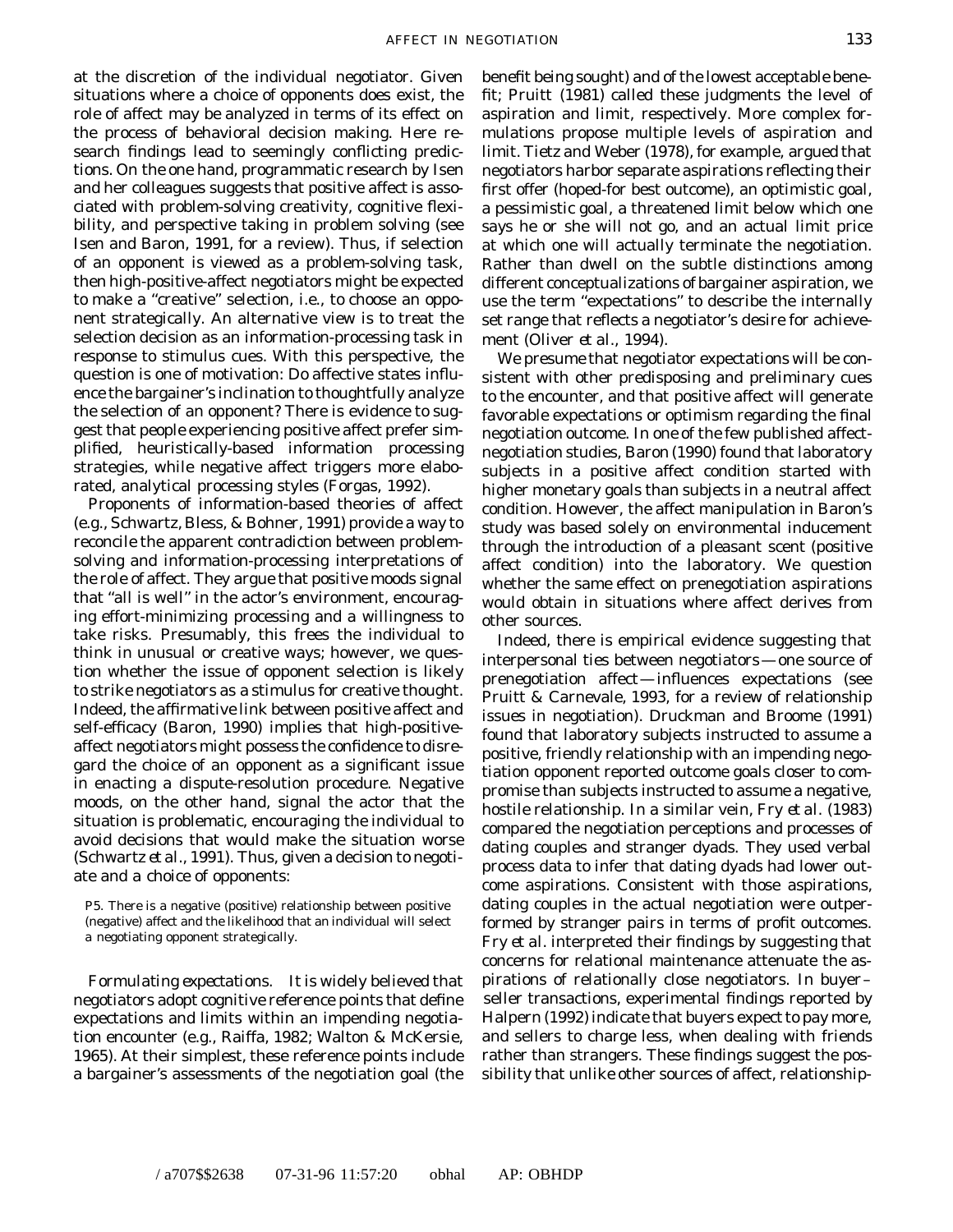the negotiation process depends on the source of that affect:

*P6a.* Positive affect stemming from the relationship between extreme initial offers.<br>the parties is negatively associated with an individual's expecta-<br>Thus, tions regarding the economic value of his/her own negotiated *P7.* The relationship between a negotiator's positive affect and outcomes.

P6b. Positive affect that is dispositional or related to features of that affect: negotiated outcomes. the profitability of that bargainer's initial offer.

Initial offers. The question here is whether positive<br>and/or negative affect states, through the mediating<br>presence of expectations or otherwise, induce negotia-<br>tors to formulate initial offers that are higher or lower<br>th linkage between negotiation outcome expectations and<br>their translation into initial offers. One recent study of which in its most parsimonious form entails a distinc-<br>a simple distributive bargaining task reported zero-<br>or and initial offers of between .59 and .68 (Barry & Fried-<br>man, 1996). Thus, it is likely that the size of an opening Bargainers with a cooperative orientation make behav-<br>offer neglects a negative is representing net only

offer reflects a negotiator's perceptions not only of the<br>
usual choices that reflect a concern for both their own<br>
value of the opponent's limit, or walk-away price, in and their opponents' outcomes. In tactical terms, co

based affect does not necessarily elevate—and may states that are elicited primarily by positive prior expeeven attenuate—prenegotiation expectations.<sup>1</sup> Accord-<br>riences with the bargaining opponent are predicted to ingly, we propose that affect source moderates the rela-<br>result in the adoption of less extreme initial offers than tionship between positive affect and aspirations, as fol- when prior experiences are neutral or negative. On the lows: other hand, positive affect states engendered by forces *P6.* The relationship between positive affect generated by predis-<br>posing conditions and expectations of the eventual outcome of events, disposition) lead to higher expectations and<br>the negotiation process depends on the

of the bargaining setting is positively associated with an individ- *P7a.* Positive affect stemming from a bargainer's personal reual's expectations regarding the economic value of his/her own lationship with his/her opponent is negatively associated with

*P7b.* Positive affect that is *not* a consequence of the interpersonal relationship between negotiators, i.e., affect that is disposi-*Affect in the Negotiation Process: Offers, Tactical* tionally-based or elicited by features of the bargaining setting, *Behavior, and Concessions* is positively associated with the profitability of a bargainer's initial offer.

analyzed tape recordings of the negotiations, Carne-

 $^1$  This and other affect-source-dependent predictions are based on  $^1$  vale and Isen found that subjects in the positive-affect the assumption that the influence of relationship-based affect may be distinguished from t treat others as if they *were* more relationally close. There is evidence that positive feeling states enhance judgments of interpersonal at-<br>
<sup>2</sup> The Carnevale and Isen (1986) experimental design crossed the suggesting this possibility. tween positive affect and contentious tactics was a main-effects find-

tractiveness (Gouaux, 1971), but we are unaware of research examin- presence vs. absence of positive affect with a manipulation of visual ing the direct link between transient affect and the development access: Some subjects bargained face-to-face and others bargained of friendship ties. We thank an anonymous OBHDP reviewer for while separated by a visual barrier. The negative relationship be-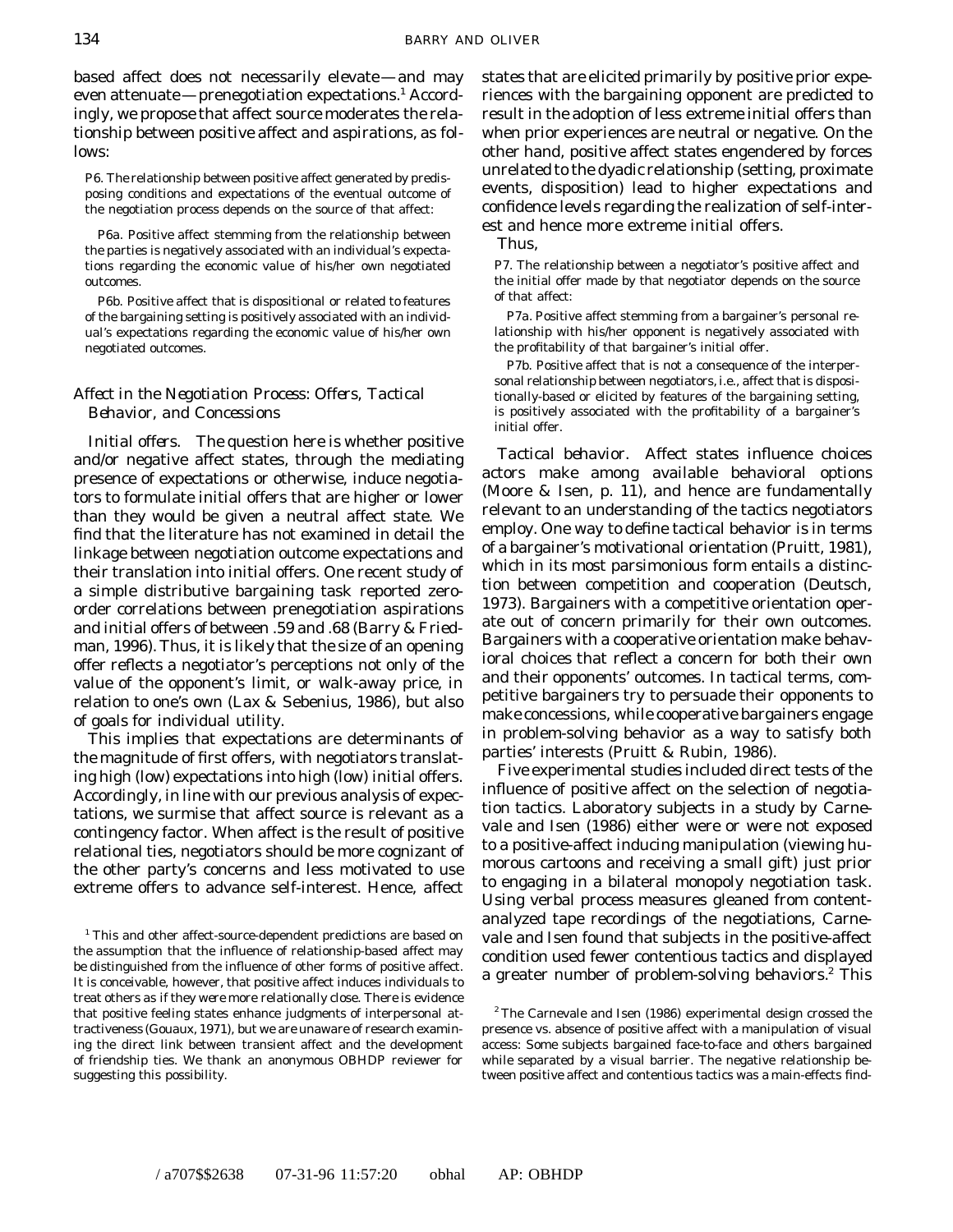and Carnevale (1990): Subjects who received a small explored more specific communication behaviors within gift prior to negotiation (positive affect condition) made negotiation that assume tactical forms. Weingart, Benmore concessions and integrative offers than subjects nett, and Brett (1993) synthesized prior literature to who received no give gift (neutral affect condition). In develop a tactical coding scheme for negotiation that his study of positive affect induced environmentally via includes 13 categories of behavior. Several of the the presence or absence of a pleasant scent, Baron Weingart *et al.* categories are consistent with strategies (1990) found that high-affect subjects made slightly that characterize problem-solving (see Pruitt & Carmore concessions than neutral-affect subjects. Druck- nevale, 1993), and we propose that positive affect enman and Broome (1991) used variations in scenario hances the likelihood that negotiators will display descriptions to manipulate familiarity with and liking these behaviors. Thus, we hypothesize the positive-affor an opponent in an international dispute resolution fect negotiators are more likely than neutral-affect netask. They found that bargainers were more flexible gotiators to make multi-issue offers, communicate unand more willing to reach compromise agreements derstanding of the other parties' positions and prioriwhen negotiating with an opponent they knew and ties, ask questions, and express mutuality of concerns. liked. Finally, Greenhalgh and Chapman (1993) found that relationship cohesion among MBA students par-<br>ticipating in a bargaining simulation was positively as-<br>sociated with information sharing, and negatively asso-<br>sociated with information sharing, and negatively associated with the use of coercive tactics. *P9.* Negotiators experiencing positive affect are more likely to

comport with game theoretic findings regarding the ef- derstanding of their opponents' positions and priorities, ask fects of positive social bonds on cooperation (e.g., Polzer questions, and voice perceptions regarding mutuality of concerns *et al.*, 1993; also see Pruitt, 1981), as well as with social-<br>
than neutral-affect negotiators. cognitive work showing that positive affect promotes

result was replicated in an experiment by Hollingshead and problem-solving behavior, some researchers have

The results of these applied studies of bargaining make multi-issue offers, substantiate positions, demonstrate un-

helping behavior (Batson, 1990; Batson *et al.*, 1979)<br>
Experienced affect. Apart from the influence of pre-<br>
and creative problem-solving (Isen *et al.*, 1987). Taken negotiation affect (Affect<sub>1</sub>) on tactics, we also pr expectations about those outcomes are surpassed, met, ing, but the positive relationship between affect and problem-solving or not attained. From a broader communication theory <sup>3</sup> Druckman and Broome (1991) did incorporate a sense of active postinteractional judgments of a communication partthey did not employ a full-factorial design which would allow us to<br>disentangle the effects of liking from those of familiarity, and the<br>authors did concede that the effects of the two are distinct. Thus, we<br>contentious ar

behavior emerged only in the visual-access condition. However, as perspective, Burgoon and Le Poire (1993) found that Carnevale and Isen noted in their discussion, most negotiations are<br>face-to-face, so it is reasonable to conclude that the affect-cooperation<br>finding has wide potential application.<br> $\blacksquare$ 

dislike—implying negative rather than neutral affect —in the sce- ner's character, competence, and attractiveness. Thus, nario description used in their low-liking manipulation. However, we predict that a negotiator's positive affect is en-<br>they did not employ a full-factorial design which would allow us to hanced when expectations that an o treat the Druckman and Broome study as inconclusive with respect cooperative tactics. Conversely, positive affect should to negative affect. be attenuated when expectations of cooperativeness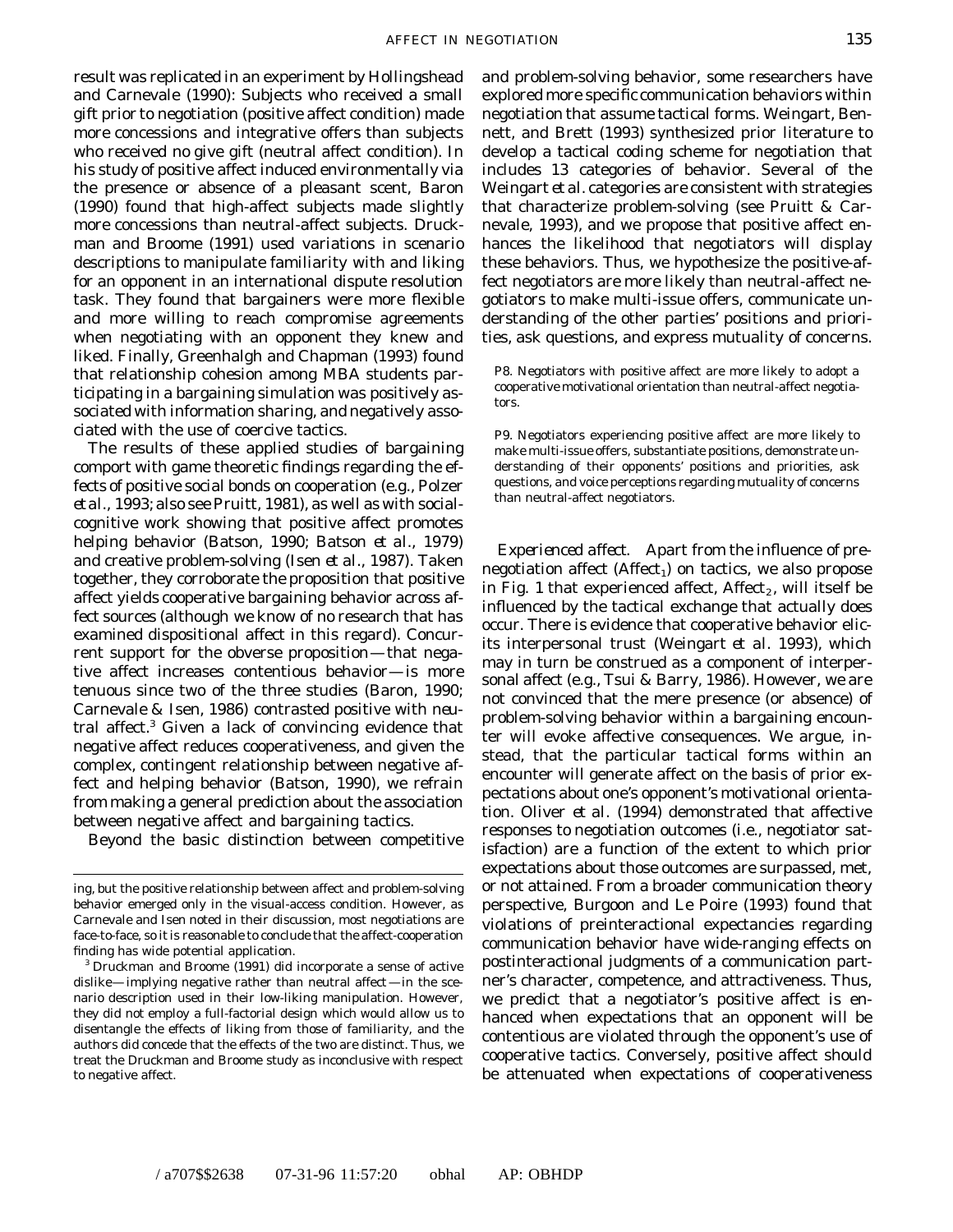are violated through the opponent's use of contentious In general contexts, improving circumstances resulted tactics.<sup>4</sup> in improved emotional states while degenerating situa-

ated during the process of negotiation (Affect<sub>2</sub>) should comes or the behavior of others (e.g., Ganesan, 1993; serve to influence tactics and concessions later in the Greenhalgh & Gilkey, 1993; Lawler & Yoon, 1993; proce process. In turn, changes in tactics and the resulting Polzer *et al.*, 1993; Sondak & Moore, 1993).<br>
changes in experience within the negotiation process Generally, this latter finding may be more pervasive will serve further to influence both: (a) the negotiator's in negotiation settings for two reasons. First, profes-<br>expectations of the opponent's behavior and the settle-<br>sional negotiators may possess the ability to contr expectations of the opponent's behavior and the settle-<br>momentary emotions if they believe that, for example,<br>mont outcome, and (b) the attendant affect states (Afrace momentary emotions if they believe that, for example, ment outcome, and (b) the attendant affect states (Af- momentary emotions if they believe that, for example,  $f_{\text{ext}}$ ). This raises issues of expectation undating and "putting on a happy face" will further their cause. We fect<sub>2</sub>). This raises issues of expectation updating and putting on a happy face' will further their cause. We would not rule out the effectance of negative emotions,

that expectation levels ebb and flow as the parties make offers which are challenged and rebuffed and as ment as issues are resolved. This growing reduction of points of contention are won or conceded. A corollary uncertainty should have the effect of increasing posipoints of contention are won or conceded. A corollary<br>
is that the emotions accompanying these changes in<br>
position will also vary. This raises the issue of the dy-<br>
if the impending settlement is satisfactory. (This issue in comparison to outcomes? A related question is to kesearch has shown that uncertainty reduction<br>what extent the parties "blend" initial with revised ex-<br>through the mechanism of relieving apprehension is a

Data are scant on these questions. While intuition ation of negative and negative affect  $\frac{1}{2}$  and  $\frac{1}{2}$  and  $\frac{1}{2}$  and  $\frac{1}{2}$  and  $\frac{1}{2}$  and  $\frac{1}{2}$  and  $\frac{1}{2}$  and  $\frac{1}{2}$  and  $\frac{1}{2}$  and  $\frac{1}{2$ would suggest that expectations are most assuredly updated during prolonged interpersonal encounters, *P11.* Initial expectations will be amended to the extent that they only three studies which bear on this observation were are disconfirmed: Negative violations of expectancies will lower found. In Szajna and Scamell (1993), an experimental such expectations as the negotiation proceeds, while positive manipulation of computer system user experience over violations will raise expectations. manipulation of computer system user experience over three time periods was conducted; in Zwick, Pieters, *P12.* As the negotiation proceeds, affect shifts result from (a) and Baumgartner (1995), subjects were provided with positively or negatively disconfirming information about probaprior information and actual performance of a mock-up<br>consumer product; while in Ortinau and Bush  $(1987)$ ,<br>students were tracked at three times over the course<br>dents were tracked at three times over the course of a semester regarding their grade. The results were consistent over the three studies. Expectations tracked *Affect Related to Settlements and Outcomes* the subject's experience in a predictable fashion. Poor<br>interim performance lowered expectations while excep-<br>tional performance raised them.<br>More work was found on the undating of emotions comes addressing the allocation

More work was found on the updating of emotions.

by negotiators as contentious or cooperative. To cite an example sug- *Affect as antecedent to economic outcomes.* In the gested by an anonymous reviewer, a negotiator may label behavior<br>that is perceived to be unethical as contentious. If such behavior is<br>unexpected, it is more likely to trigger an affective reaction than if gaining encounte the negotiator has reason to anticipate that the opponent will behave tween contentious and cooperative behavior. In thinkthis way. ing about settlements, however, it is important to note

*P10.* Tactics influence experienced affect through a process of tions resulted in greater emotional negativity (e.g., expectancy (dis)confirmation: Positive affect is enhanced when Diener, Larsen, Levine, & Emmons, 1985; a negotiator anticipates a contentious opponent but encounters Schmitt, & Leclerc, 1991; Eliashberg & Sawhney, 1994; cooperative behavior; positive affect is diminished when a negoti- Marco & Sulls, 1993; Watson, 1988). However, when ator anticipates a cooperative opponent but encounters conten-<br>tious behavior.<br>hecouse of self-presentation an ef self-control to ochieve because of self-presentation or of self-control to achieve Note, as also shown in Fig. 1, that the affect gener- a goal, moods were less susceptible to changes in out-<br>
red during the process of negotiation (Affect) should comes or the behavior of others (e.g., Ganesan, 1993;

A reasonable assumption in negotiation sessions is such as anger, for the same reason. Second, later<br>at expectation levels ebb and flow as the parties phases of bargaining sessions should be closer to settlepectations.<br>
Data are scant on these questions. While intuition ation of negative affect (Isen, 1987).

at issue within a bargaining context, and social-psychological outcomes that speak to the cognitive and percep-<br><sup>4</sup> Expectancy violations regarding the other party's motivational<br>orientation can result from a variety of actions that are perceived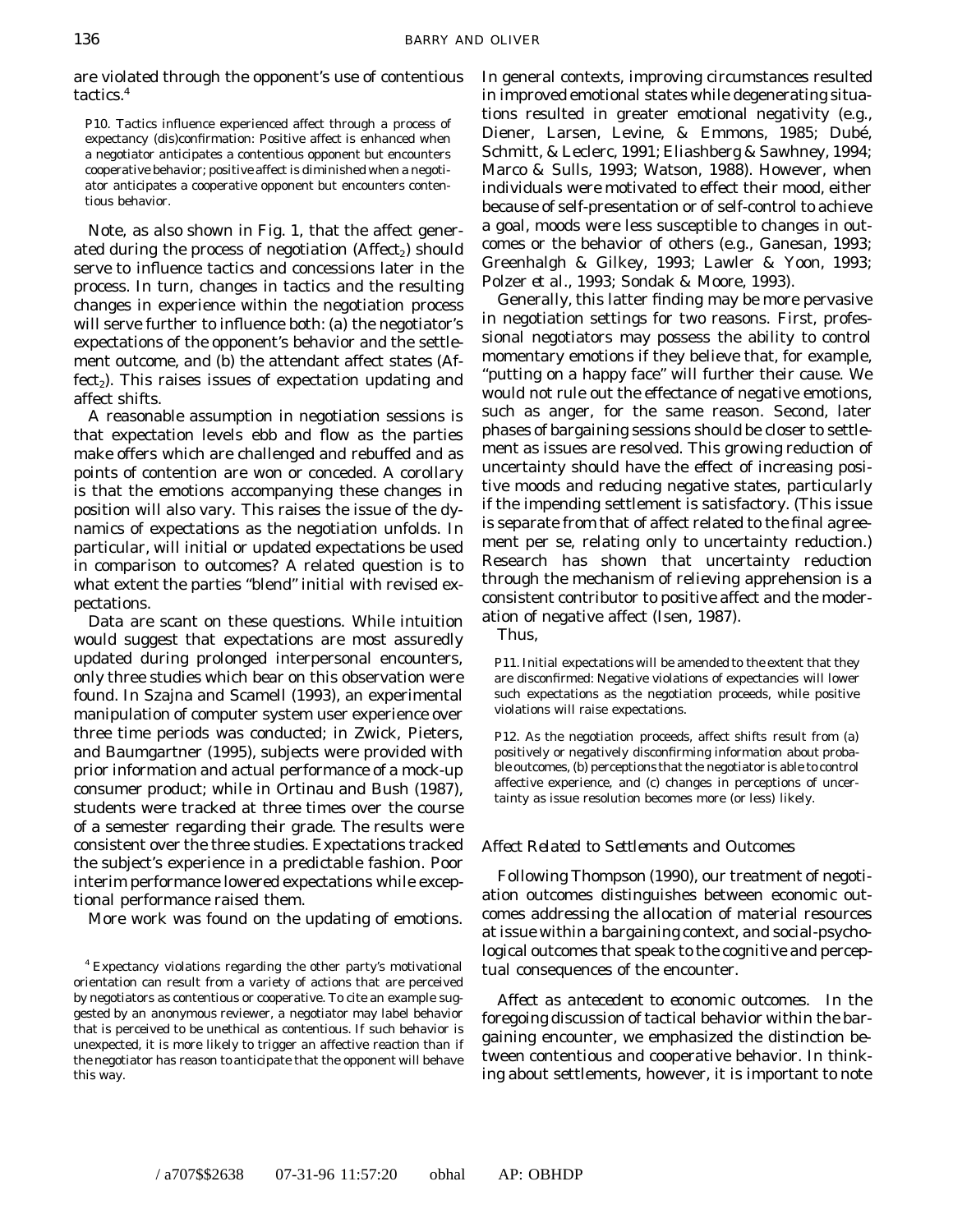grative solutions that maximize the outcomes of both sitional or situational, rather than relational. negotiating parties (Pruitt & Rubin, 1986). From the *P13*. Positive affect that is experienced by both parties increases perspective of the dual concerns model (e.g., Filley,  $P13$ . Positive affect that is experienced by 1975; Rahim, 1983), parties will work toward agree- Affect source moderates this linkage: ments that compromise their positions when they<br>share moderate levels of concern for both their own and<br>the other person's interests. When parties share high<br>levels of concern for both self and other, they are more<br>likely ing interests and maximize joint outcomes. With respect to economic outcomes, then, the principal ques-<br>Unexplored in the literature are conditions of affect

rectly in their study using a proximate-event inducefect negotiators. This result is consistent with evidence on the part of the more content party (Ben-Zur & Brez-<br>that positive affect improves creative problem solving nitz, 1991; Russell & McAuley, 1986; Snell, McDon-<br>(Is

high aspirations would be expected to increase the this particular bargaining opponent. Thus, as depicted value of joint outcomes. However, since high joint out-<br>ones require a commitment by *both* parties to achiev-affect ing an integrative solution, this will hold true only if nomic and perceptual outcomes. both parties experience similar affect states. We pro- The mechanism for this mediation is available from pose, therefore, that under conditions of affect symme- Weiner's (1985; Weiner, Russell, & Lerman, 1979) try (both parties experiencing similar affect states), af- work. He proposed two affective sequences leading to fect source moderates a positive relationship between outcomes, one based on the goal-relevance of the outnomic outomes. Joint outcomes are affected minimally, affect, and one resulting from causal ascriptions (attriarising from a favorable relationship with their oppo- *dependent* affect. The first sequence is known as prinent. Joint outcomes are influenced more strongly mary appraisal, the latter as secondary appraisal.

that cooperative behavior may or may not lead to inte- when the source of experienced positive affect is dispo-

tion at issue is how the presence or absence of affect asymmetry, such as when one negotiator experiences influences *joint* outcomes in the bargaining dyad. positive affect and the other experiences negative affect Carnevale and Isen (1986) examined this issue di- at the conclusion of the negotiation. Based on the re-<br>
sults of a study of commercial litigation (Kaufmann & ment of affect (humorous cartoon and a gift), finding Stern, 1988), it appears that the negative party will<br>that positive-affect negotiating pairs reached significant continue to harbor ill-feelings, particularly if these that positive-affect negotiating pairs reached signifi-<br>continue to harbor ill-feelings, particularly if these are<br>cantly higher joint-profit agreements than peutral-af-<br>ditributed to unfair dealings, exploitation, or dece cantly higher joint-profit agreements than neutral-af- attributed to unfair dealings, exploitation, or deception<br>fect negotiators. This result is consistent with evidence on the part of the more content party (Ben-Zur & Br

tween joint profit and couple involvement. Thus, there<br>
is evidence that positive affect does not always produce<br>
ingher joint benefits in negotiation.<br>
Taken together, the Carnevale and Isen (1986) and the phasical outco affect state changes mediate the linkage between eco-

experienced positive affect and negotiated joint eco- come to the subject—referred to as *outcome dependent* if at all, when negotiators experience positive affect butions) for the outcome—referred to as *attribution*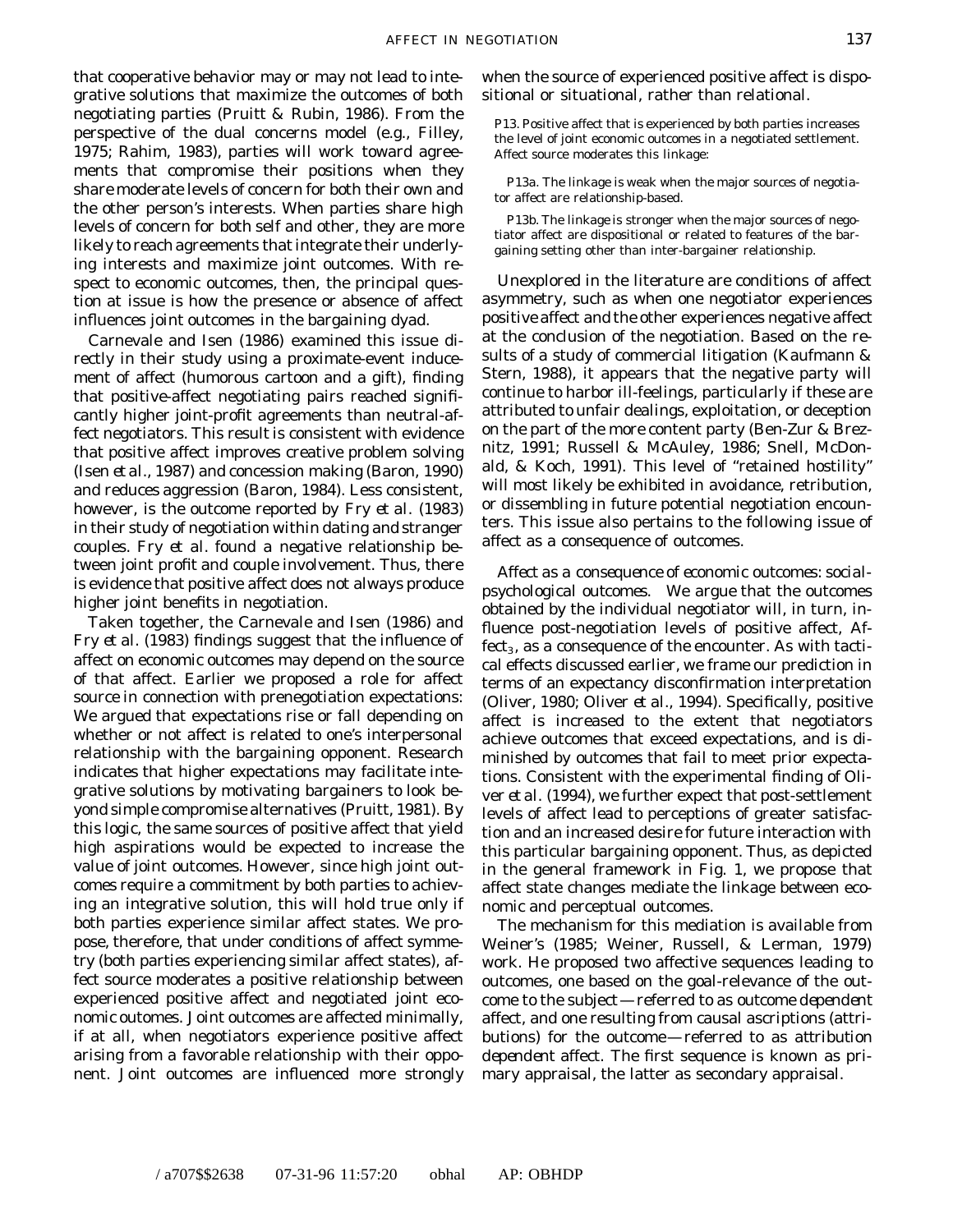| ABL F |  |
|-------|--|
|-------|--|

| Negotiation outcome<br>(outcome-dependent affect) | Attribution of<br>responsibility | Perceived causes                                                    | Attribution-dependent affects                                                  |
|---------------------------------------------------|----------------------------------|---------------------------------------------------------------------|--------------------------------------------------------------------------------|
| Success (happiness)                               | Self                             | Competence/skill, confidence<br>Stealth/strategy                    | Achievement, pleasure, pride<br>Gloating                                       |
|                                                   | Partner                          | Cooperation<br>Fair dealings                                        | Appreciation, gratitude<br>Trust                                               |
| Failure (disappointment, sadness)                 | Self                             | Incompetent, unprepared, preoccupied<br>Overwhelmed, "outgunned"    | Embarrassment, guilt, regret, shame<br>Exasperation, frustration, helplessness |
|                                                   | Partner                          | Abusive, aggressive, combative, contentious<br>Deceptive, unethical | Anger, resentment<br>Hostility, vengefulness                                   |

**Operation of the Weiner (1985) Appraisal Sequence in Negotiation Settings**

to be responsible for both affect sequences, first as a well result in anger. More egregious partner behavior, mechanism for assessing the goal-relevance of the out- such as deception, may result in hostility which, as we come through the met-surpassed-unattained expecta- propose, will be retained in the next round, should it tions judgment, and secondly, as an instigator of attri- occur. butional search for the cause of the outcome (Pyszczyn- To summarize our predictions regarding post-negotiski & Greenberg, 1981; Wong & Weiner, 1981). ation affect: Depending on a number of factors, including the degree<br>to which the outcome is favorable or unfavorable, and<br>the ments that exceed aspirations, and is diminished by economic whether it is thought to result primarily from personal settlements that fall short of expectations. talents/failings or from the cooperative/contentious  $\alpha$ -<br>tions of the partner, various attribution-specific affects<br>the (un)favorability of the attributions made by the negotiator may be expressed. Such attribution-dependent affects regarding both personal responsibility for the outcomes and the include feelings of gloating or guilt for personal ascrip- role of the partner in achieving these same outcomes. tions and anger or gratitude for other-directed ascrip- *P16.* Negotiator satisfaction and desire for future interaction are tions. These ''blend'' with the affect resulting from pri- a positive function of levels of post-negotiation positive affect. mary appraisal to elicit negotiator satisfaction (cf. Oliver, 1989, 1993) as well as the summary affective tone *Post-settlement Implementation* brought to the next stage of the negotiation process,

the first column, the negotiation outcome is regarded ceptible to collapse during the post-settlement period as a success or failure with their attendant outcome- where parties are obliged to implement the terms of dependent affects of happiness and disappointment/ a negotiated agreement. She cited value conflict and sadness. The second column portrays the perceived at- mistrust as examples of the kinds of inter-party dytribution of responsibility as either due to oneself or to namics that may undermine compliance with the terms the partner. The third column describes some likely of a settlement. We know of no empirical research in causes of these attributions in negotiation settings. For the social psychology of negotiation that has explicitly example, under success one can feel competent and/or addressed post-settlement compliance. Evidence of stealthy and perceive the partner as cooperative and/ post-transaction results in sales relationships does sugor fair. Under failure, one can feel incompetent and/ gest, however, that trust and satisfaction are instruor overwhelmed while the partner may be viewed as mental in maintaining future interaction (Crosby, Evcontentious and/or unethical. ans, & Cowles, 1990). We believe, similarly, that af-

dent affects emerging from these attribution judg- create the conditions for effective or ineffective implements. To illustrate, a common affect resulting from mentation. success due to skill is pride, while failure due to per- As shown in Fig. 1, we also believe that the outcomes

The expectancy disconfirmation process is thought while failure attributed to contentiousness may very

i.e., future behavior including compliance. Gray (1989, pp. 92–93) noted that collaborative The specifics of this process are shown in Table 2. In agreements in conflict resolution are particularly sus-The last column displays likely attribution-depen- fective outcomes of the bargaining encounter will

ceived lack of ability may result in guilt or shame or achieved and the resulting generalized affect will play both. A common affect resulting from successes attrib- a role in the implementation process. Studies in peruted to the partner's cooperativeness is appreciation, ceived justice, particularly in the case of taxation com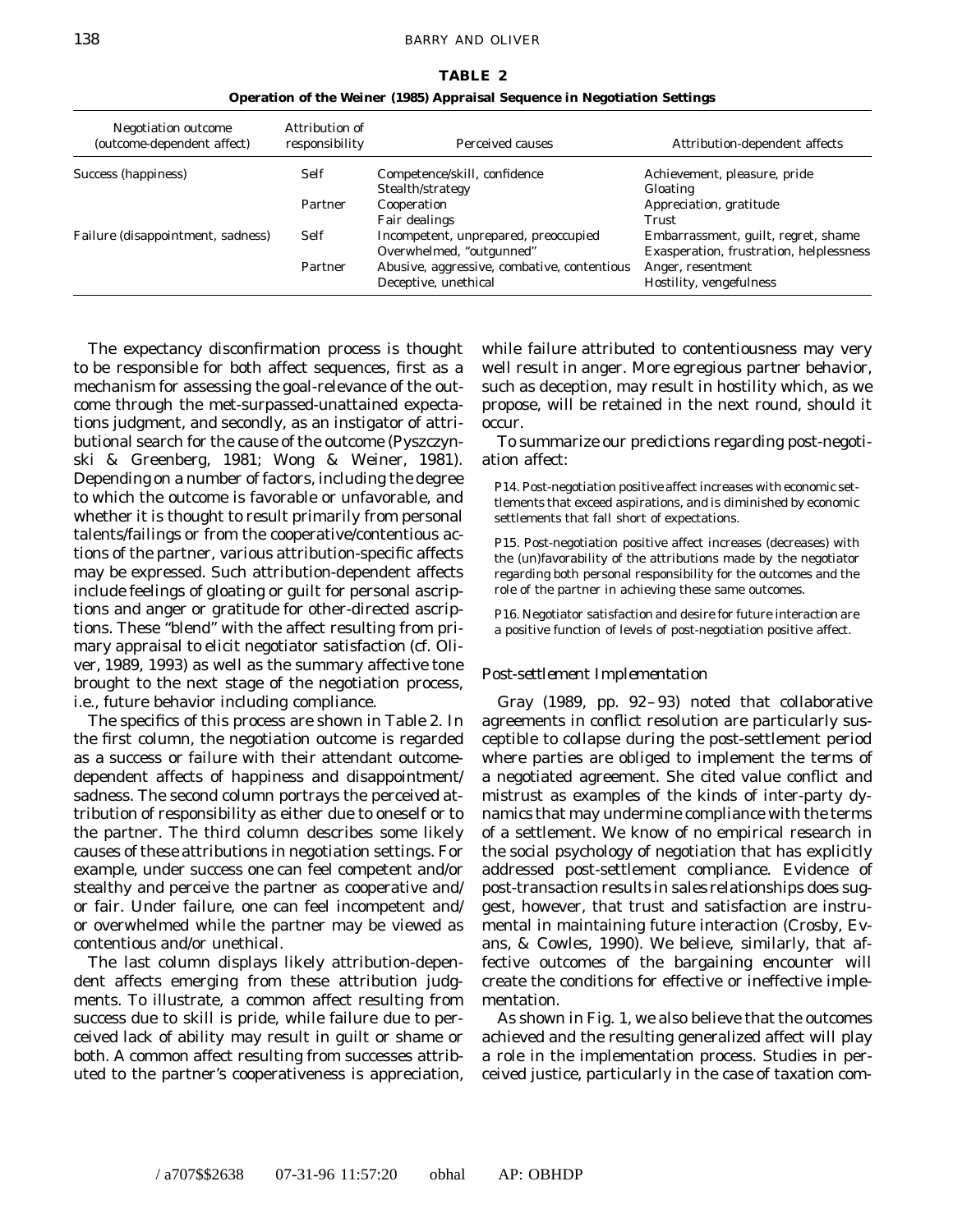pliance and evasion, show that the judged fairness of experimenters to consider a wider range of recruitment outcomes and correlated affect are instrumental in strategies that would import relationships, rather than gaining compliance (Kaplan, Reckers, & Reynolds, simply individuals, into the subject pool. A recent ex-1986; Porcano, 1988). Thus, our predictions regarding ample is a study by Thompson, Peterson, and Brodt this stage of the negotiation process appear as follows: (1996), which addressed the role of intrateam friend-

*P17.* The fairness of the outcome achieved through negotiation ships in interteam negotiation.<br>and the positiveness of the affect generated by this outcome are **Beyond relationships**, there are thorny issues sur-

we have generated rely on the tastimplion that assumption that examples the model developed in this paper connections between affect and cognition found typi-<br>
Evaluated in the space. Initially, recently in basic laborato 1983, study of dating couples), lab studies have typi- *Future Directions* cally employed stranger dyads recruited as individual participants. If the situational control of the laboratory In developing some of the research propositions in

positively related to the timeliness and quality of the negotiator's rounding the manipulation and measurement of other compliance with terms of the settlement. forms of affect. The dominant experimental paradigm *P18.* Satisfaction with the negotiated settlement and desire for<br>future interaction with the bargaining opponent are positively<br>inductions of affect. However, some forms of affect inrelated to the timeliness and quality of the negotiator's compli- duction may pose particular problems for the study of ance with terms of the settlement. The settlement of the settlement. The settlement of the settlement. The set of the settlement. The set of the settlement. The set of the set of the set of the set of the set of the set of by giving (or not giving) subjects a token gift, such as candy (e.g., Arkes, Herren, & Isen, 1988; Carnevale & **DISCUSSION** Isen, 1986). As O'Connor and Rhoades (1995) observed, Our aim in this paper was to introduce a framework<br>describing the role of affect states in various stages of<br>a negotiation encounter. The underlying motivation for<br>a negotiation encounter. The underlying motivation for<br>th

method is desirable, then it may be appropriate for this paper, we argued that the role of affect varies de-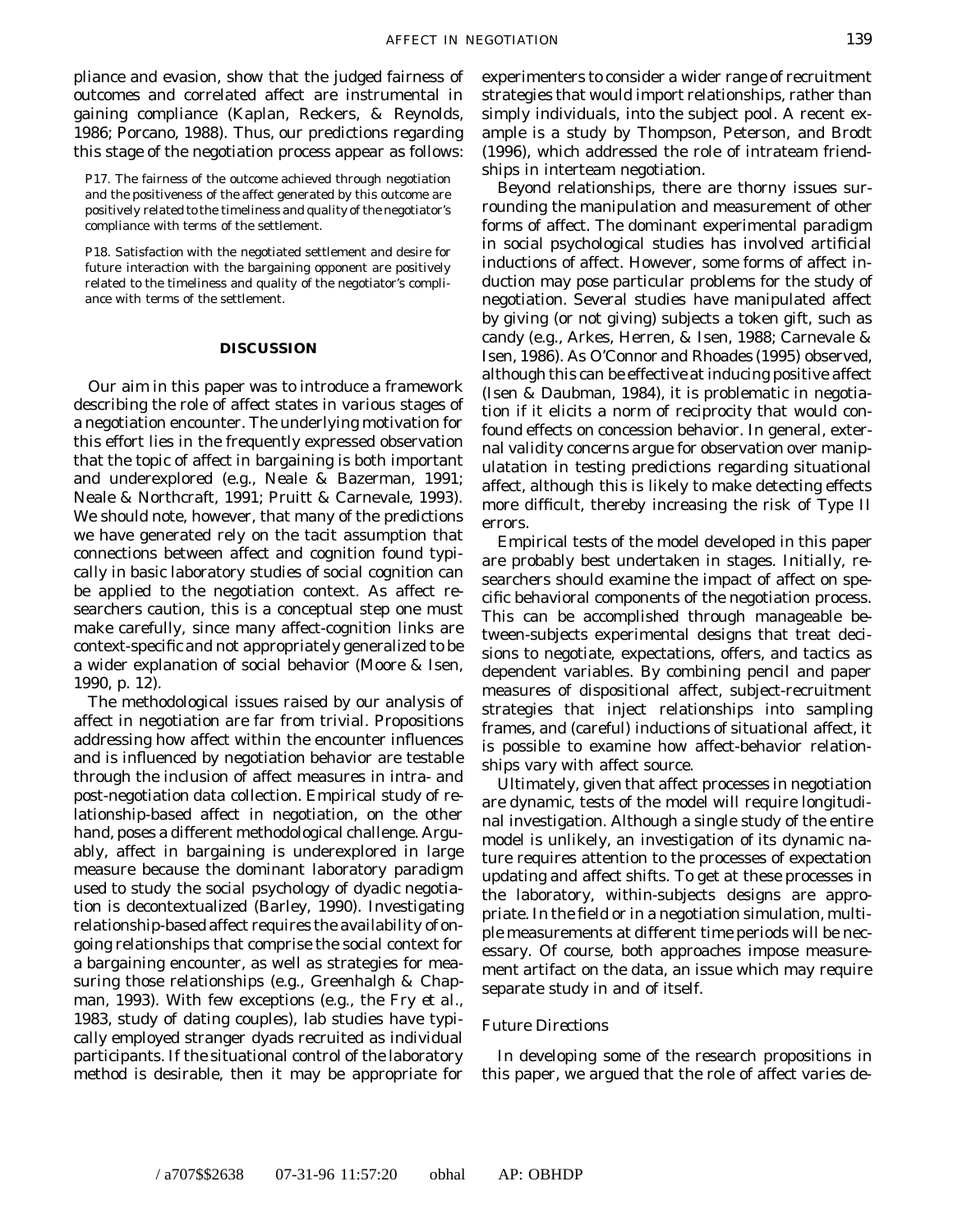tions when negotiators high in dispositional negative mental in future theories of negotiation efficacy. affect bargain with relationally close opponents? Do environmental inducements of affect have distinct ef- **REFERENCES** fects on dyads comprised of intimates versus strangers or antagonists? Agho, A. O., Mueller, C. W., & Price, J. L. (1993). Determinants of

role of affect within the dyad participating in a two-<br>party negotiation. Certainly this is an oversimplifica-<br>tion since many negotiation episodes involve more than<br>tional Behavior and Human Decision Processes, 42, 181–19 two parties, not only at the table (e.g., Palmer & Barley, S. R. (1990). Contextualizing conflict: Notes on the anthropol-Thompson, 1995) but also in the background as constit- ogy of disputes and negotiations. In M. H. Bazerman, R. J. Lewuencies or stakeholders (Friedman, 1994). For exam- icki, & B. H. Sheppard (Eds.), *Research on negotiation in organiza*ple, it would be useful to consider how affective pro- *tions* (Vol. 3). Greenwich, CT: JAI Press. cesses are influenced by the presence of constituencies Baron, R. A. (1978). The influence of hostile and nonhostile humor<br>represented by the bargainer as in the case of labor upon physical aggression. Bulletin of Personal represented by the bargainer, as in the case of labor and physical aggression. *Bulletin of Personality and Social Psy*-<br>negotiations. In a laboratory study with student sub-<br>jects role-playing a labor-management dispute, and Worchel (1992) found that negotiators exhibited  $\frac{279}{279}$ . higher levels of liking for their constituency groups Baron, R. A. (1990). Environmentally induced positive affect: Its imwhen the negotiators worked with constituency mem-<br>
pact on self-efficacy, task performance, negotiation, and conflict. bers to formulate initial bargaining positions versus *Journal of Applied Social Psychology,* **20,** 368–384. when constituency groups formulated positions with-<br>Baron, R. A. (1993). Affect and organizational behavior. When and out the participation of their negotiator-representative.<br>Two questions are suggested by this finding. First,<br>might there be an affective "spillover" to the actual<br>negotiation created by the presence or absence of a<br>megoti negotiation created by the presence or absence or a *in negotiation: Distributive processes and outcomes*. Working pa-<br>positive emotional connection between the negotiator <sub>per, Vanderbilt University.</sub> and his or her constituency? Second, if affect can be Batson, C. D. (1990). Affect and altruism. In B. S. Moore & A. M. generated or enhanced within the bargaining encoun- Isen (Eds.), *Affect and social behavior* (pp. 89 –125). Cambridge: ter (as we suggest in the model), what conditions of Cambridge Univ. Press. constituency relations would be more or less likely to Batson, C. D., Coke, J. S., Chard, F., Smith, D., & Taliaferro, A.<br>
facilitate or inhibit affective development within the (1979). Generality of the "glow of goodwill" facilitate or inhibit affective development within the<br>bargaining dyad? In general, it may be that the role of<br>affect varies not only with the presence or absence of<br> $\frac{11979}{42, 176-179}$ . arect varies not only with the presence or absence or Bazerman, M. H., & Carroll, J. S. (1987). Negotiator cognition. In a constituency structure, but also with characteristics L. L. Cummings & B. M. Staw (Eds.), Research of the negotiator-constituency relationship. *behavior,* (Vol. 9). Greenwich CT: JAI Press.

One further implication, stemming from the virtually Bell, P. A., & Baron, R. A. (1990). Affect and aggression. In B. S. unexplored research area of outcome consequences, is Moore & A. M. Isen (Eds.), *Affect and social behavior* (pp. 64–88).<br>
the rele of negatiation preseas and outcomes on future Cambridge: Cambridge Univ. Press. the role of negotiation process and outcomes on future<br>events, most notably compliance and subsequent inter-<br>actions. While both of these variables can be viewed as<br>binary in the sense that they can be assessed as having<br>b occurred or not, more realistically they should be sions of anger-evoking events. *Journal of Research in Personality,* treated as continuous with degrees of meaning. Com- **25,** 1–22. pliance can be overtly fulfilled and covertly subverted, Bierhoff, H. W. (1988). Affect, cognition, and prosocial behavior. In

pending on the source of a particular affect state. At a or only partially fulfilled, or nearly so. Subsequent inconceptual level, this helps to resolve seemingly con- teraction should be analyzed both in terms of willingflicting evidence that results from different experimen- ness and in terms of the degree to which opportunities tal manipulations of affect. Certainly, more focused em- are made and carried through to fulfillment. The depirical work is needed to examine the verity of these gree to which outcomes are embraced by the negotiasource-contingent predictions. Corroboration would tors' constituencies (i.e., accepted as being represented raise a new set of questions about the complementary by their interests) is still another post-outcome afand compensatory effects of multiple affect sources in fective event which resides in the context proposed dyadic interaction. For example, what are the implica- here. Such ''third-party'' reactions may well be instru-

- The model developed in this paper is limited to the employee job satisfaction: An empirical test of a causal model.<br>
Human Relations, 46, 1007-1027.
	-
	-
	-
	-
	-
	-
	-
	-
	-
	-
	-
	-
	- Ben-Zur, H., & Breznitz, S. (1991). What makes people angry: Dimen-
	-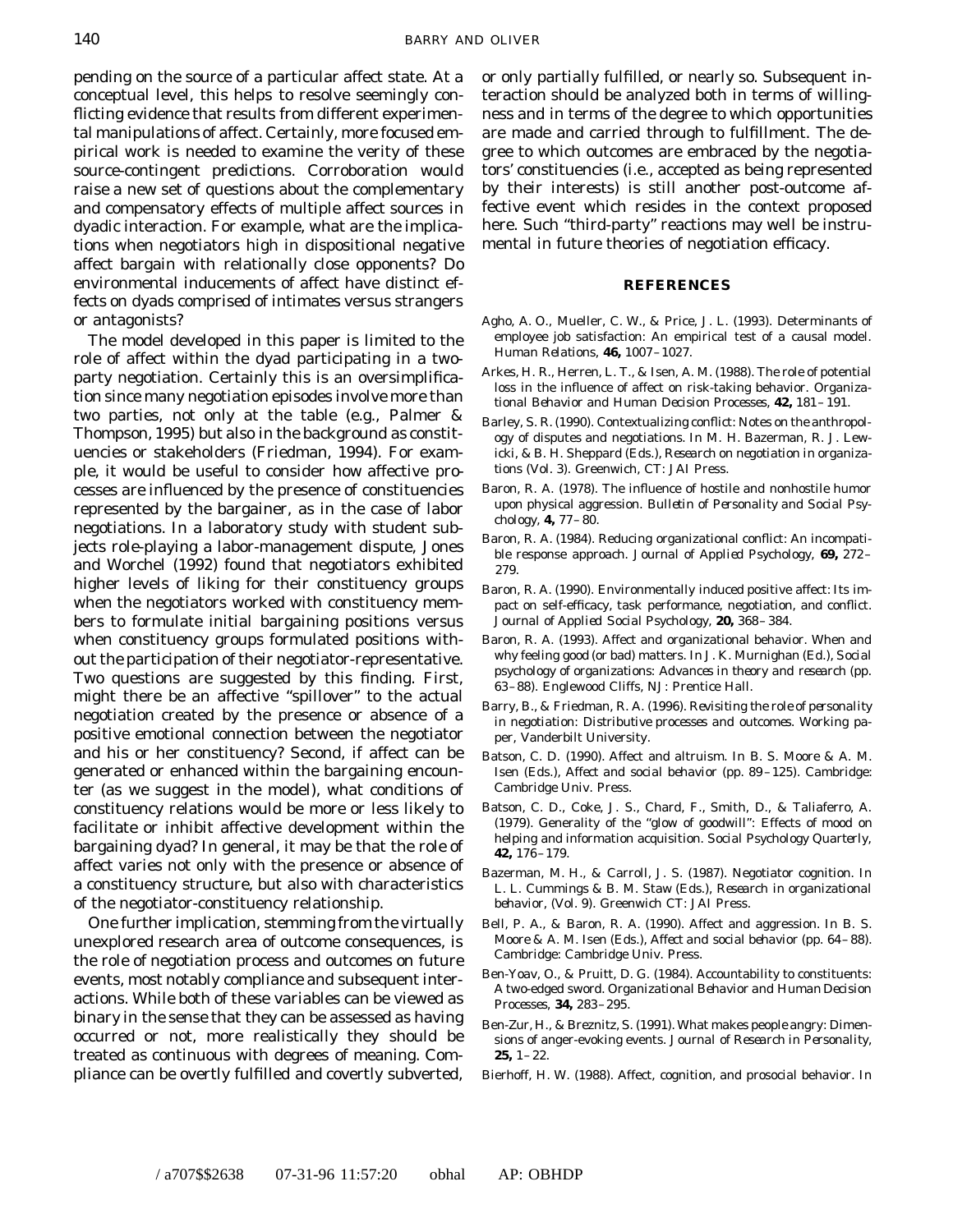K. Fiedler & J. Forgas (Eds.), *Affect, cognition and social behavior* orientation on negotiators' cognitions and tactics. *Group Decision* (pp. 167–182). Toronto: C. J. Hogrefe. *and Negotiation,* **2,** 167–186.

- Burgoon, J. K., & Le Poire, B. A. (1993). Effects of communication Halpern, J. J. (1992). The effect of friendship on bargaining: Experition on evaluations of communicators and their communication *agement Best Papers Proceedings,* 64 –68. behavior. *Human Communication Research*, 20, 67–96. Hollingshead, A. B., & Carnevale, P. (1990). Positive affect and deci-
- Press. *Academy of Management Best Papers Proceedings.* 385–389.
- Carnevale, P. J. D., & Isen, A. M. (1986). The influence of positive Horley, J., & Little, B. R. (1985). Affective and cognitive components in bilateral negotiation. *Organizational Behavior and Human De- search,* **17,** 189–197. *cision Processes,* **37,** 1–13. Isen, A. M. (1985). The asymmetry of happiness and sadness in ef-
- development of integrative agreements in bilateral negotiation. *tal Psychology: General,* **114,** 388–391.
- York: HarperCollins. 253.
- Crosby, L. A., Evans, K. R., & Cowles, D. (1990). Relationship quality Isen, A. M., & Baron, R. A. (1991). Positive affect as a factor in in services selling: An interpersonal influence perspective. Journal organizational
- Deutsch, M. (1973). *The resolution of conflict: Constructive and de-* CT: JAI Press. *structive processes.* New Haven, CT: Yale Univ. Press. Isen, A. M., & Daubman, K. A. (1984). The influence of affect on
- sity and frequency: Dimensions underlying positive and negative 1206–1217. affect. *Journal of Personality and Social Psychology,* **48,** 1253– Isen, A. M., Daubman, K. A., & Nowicki, G. P. (1987). Positive affect
- Druckman, D., & Broome, B. J. (1991). Value differences and conflict *Social Psychology,* **52,** 1122–1131.
- *nal of Applied Social Psychology,* **20,** 810–820. Erlbaum.
- Eliashberg, J., & Sawhney, M. S. (1994). Modeling goes to Hollywood: Isen, A. M., Nygren, T. E., & Ashby, F. G. (1988). Influence of positive Predicting individual differences in movie enjoyment. *Management* affect on the
- Filley, A. C. (1975). *Interpersonal conflict resolution.* Glenview, IL: 710-717.
- multiprocess model. *Advances in Experimental Social Psychology, and Human Performance,* **31,** 194–202. **25,** 227 –275. Izard, C. E. (1991). *The psychology of emotions.* New York: Plenum
- Friedman, R. A. (1994). *Front stage, backstage: The dramatic struc-* Press.
- process and outcome of stranger dyads and dating couples: Do **45,** 20–31.
- relationships. *Journal of Marketing Research,* **30,** 183–203. 123.
- 
- Gouaux, C. (1971). Induced affective states and interpersonal at- *Applied Social Psychology,* **13,** 323–336. traction. *Journal of Personality and Social Psychology,* **20,** 37–43. Judge, T. A., & Hulin, C. L. (1993). Job satisfaction as a reflection
- *party problems.* San Francisco: Jossey-Bass. *Behavior and Human Decision Processes,* **56,** 388–421.
- Greenhalgh, L., & Chapman, D. I. (1993).*The influence of negotiators'* Kaplan, S. E., Reckers, P. M. J., & Reynolds, K. D. (1986). An applica-Working paper, Dartmouth University. *Journal of Economic Psychology,* **7,** 461–476.
- D. M. Messick (Eds.), *Negotiation as a social process* (pp. 166– litigation. *Journal of Conflict Resolution,* **32,** 534–552.
- 

- expectancies, actual communication, and expectancy disconfirma- mental studies of personal business transactions. *Academy of Man-*
- Byrne, D. (1971). *The attraction paradigm.* New York: Academic sion frame in integrative bargaining: A reversal of the frame effect.
	- affect and visual access on the discovery of integrative solutions of global subjective well-being measures. *Social Indicators Re-*
- Carnevale, P. J., & Lawler, E. J. (1986). Time pressure and the fects on memory in normal college students. *Journal of Experimen-*
- *Journal of Conflict Resolution,* **30,** 636–659. Isen, A. M. (1987). Positive affect, cognitive processes and social behavior. Advances in Experimental Social Psychology, 20, 203–
	- in services selling: An interpersonal influence perspective. *Journal* organizational behavior. In L. L. Cummings & B. M. Staw (Eds.), *of Marketing,* **54,** 68 –81. *Research in organizational behavior* (Vol. 13, pp. 1–53). Greenwich
- Diener, E., Larsen, R. J., Levine, S., & Emmons, R. A. (1985). Inten- categorization. *Journal of Personality and Social Psychology,* **47,**
	- facilitates creative problem solving. *Journal of Personality and*
- resolution: Familiarity or liking? Journal of Conflict Resolution,<br>35, 571–593. Isen, A. M., Means, B., Patrick, R., & Nowicki, G. (1982). Some factors<br>1991). Consumers' affective Clark & S. T. Fiske (Eds.). Affect and cog ubé, L., Schmitt, B. H., & Leclerc, F. (1991). Consumers' affective Clark & S. T. Fiske (Eds.), *Affect and cognition: The 17th annual* responses to delays at different phases of a service delivery. Jour-<br>Carnegie symposiu Carnegie symposium on cognition (pp. 243–261). Hillsdale, NJ:
	- Predicting individual differences in movie enjoyment. *Management* affect on the subjective utility of gains and losses: It is just not *Science,* **40,** 1151–1173. worth the risk. *Journal of Personality and Social Psychology,* **55,**
- Scott Foresman. Scott Foresman. Isen, A. M., & Patrick, R. (1983). The effect of positive feelings on Forgas, J. P. (1992). Affect in social judgments and decisions: A risk-taking: When the chips are down. *Organizational Behavior*
	-
- *ture of labor negotiations.* Cambridge, MA: MIT Press. Johnson, E., & Tversky, A. (1983). Affect, generalization, and the Fry, W. R., Firestone, I. J., & Williams, D. L. (1983). Negotiation perception of risk. *Journal of Personality and Social Psychology,*
- lovers lose? *Basic & Applied Social Psychology,* **4,** 1–16. Johnson-Laird, P. N., & Oatley, K. (1989). The language of emotions: An analysis of a semantic field. *Cognition and Emotion*, 3, 81-
- George, J. M. (1990). Personality, affect, and behavior in groups. Jones, M., & Worchel, S. (1992). Representatives in negotiations: *Journal of Applied Psychology,* **75,** 107–116. ''Internal'' variables that affect ''external'' negotiations. *Basic and*
- Gray, B. (1989). *Collaborating: Finding common ground for multi-* of disposition: A multiple source causal analysis. *Organizational*
	- *relationships on the process and outcomes of business transactions,* tion of attribution and equity theories to tax evasion behavior.
- Greenhalgh, L., & Chapman, D. I. (1995). Joint decision making: The Kaufmann, P. J., & Stern, L. W. (1988). Relational exchange norms, inseparability of relationships and negotiation. In R. M. Kramer & perceptions of unfairness, and retained hostility in commercial
- 185). Thousand Oaks, CA: Sage. King, W. C., Jr., & Hinson, T. D. (1994). The influence of sex and<br>Greenhalgh, L., & Gilkey, R. W. (1993). The effect of relationship equity sensitivity on relationship preferences, assessmen equity sensitivity on relationship preferences, assessment of oppo-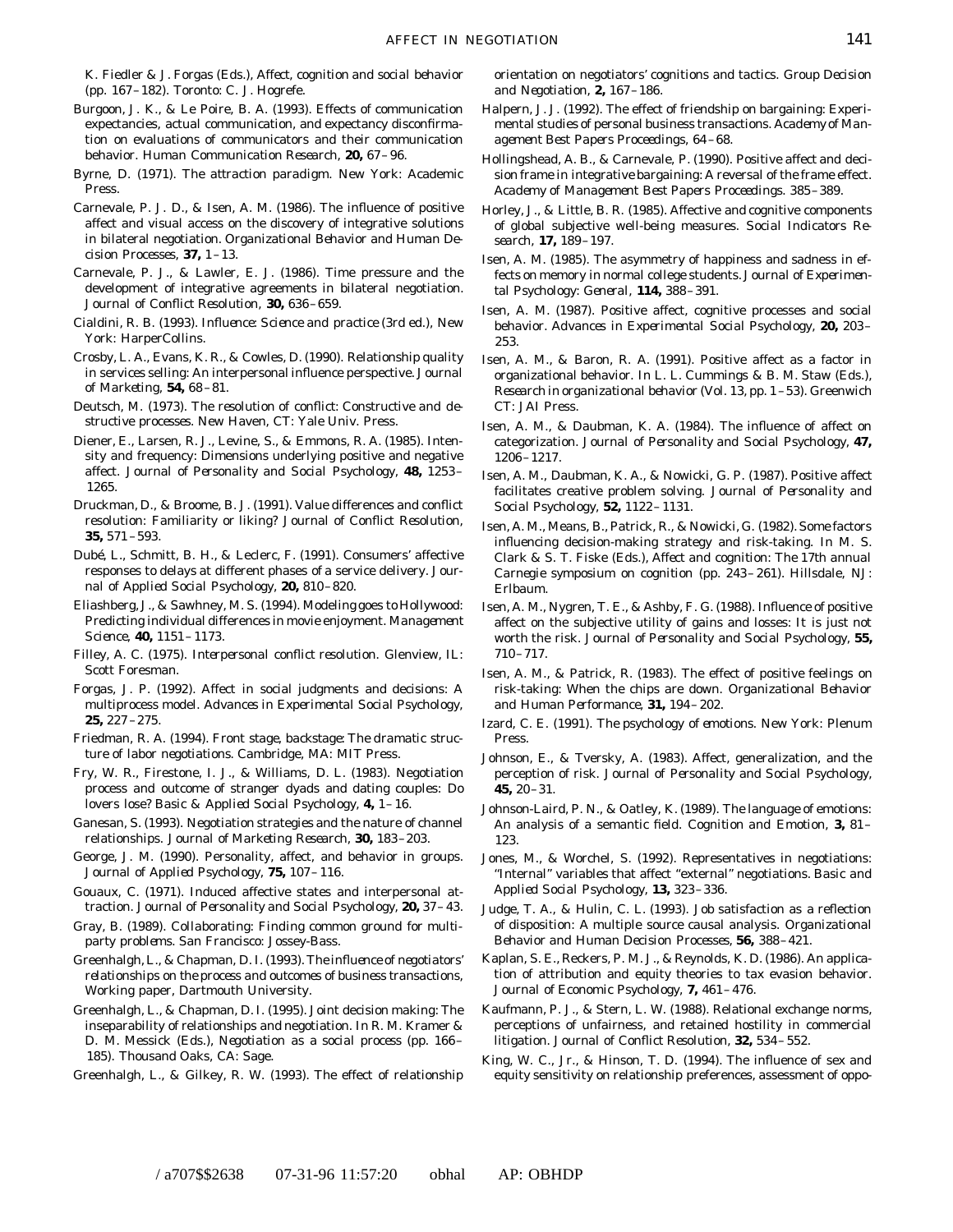- 
- Lawler, E. J., & Yoon, J. (1993). Power and the emergence of commit- *tal Psychology: Applied,* **1,** 83–94.
- 
- 
- *Psychology,* **9,** 47–67. Loewenstein, G. F., Thompson, L., & Bazerman, M. H. (1989). Social utility and decision making in interpersonal contexts. *Journal of* Pruitt, D. *Personality and Social Psychology*. 57–426–441 *Personality and Social Psychology,* 57, 426-441.
- structure of consumption experience: Evaluation, feeling, and sat-
- Marco, C., & Suls, J. (1993). Daily stress and the trajectory of mood: *mate, and settlement.* New York: Random House. 1063. *of Personality and Social Psychology,* **40,** 31 –38.
- tion of mood and cognition. In K. Fiedler & J. Forgas (Eds.), *Affect,* conflict. *Academy of Management Journal,* **26,** 368–376. *cognition and social behavior* (pp. 87–99). Toronto: C. J. Hogrefe. Raiffa, H. (1982). *The art and science of negotiation.* Cambridge, MA:
- McKennell, A. (1978). Cognition and affect in perceptions of well- Harvard Univ. Press.
- McKennell, A., & Andrews, F. M. (1980). Models of cognition and vation. *Journal of Psychology,* **121,** 441–449.
- Moore, B. S., & Isen, A. M. (1990). Affect and social behavior. In *Personality and Social Psychology,* **50,** 1174–1185. B. S. Moore & A. M. Isen (Eds.), *Affect and social behavior* (pp. 1– Russell, J. A. (1979). Affective space is bipolar. *Journal of Personality* 21). Cambridge: Cambridge Univ. Press. *and Social Psychology,* **37,** 345 –356.
- and organizational citizenship behavior. *Human Relations,* **46,** Hillsdale, NJ: Erlbaum.
- 
- Cummings & B. M. Staw (Eds.), *Research in organizational behavior* (Vol. 13, pp. 147-190). Greenwich, CT: JAI Press. Snell, W. E., Jr., McDonald, K., & Koch, W. R. (1991). Anger pro-
- *ception in team negotiation.* Paper presented at the annual meeting *ality and Individual Differences,* **12,** 1095–1104. of the International Association for Conflict Management, Hel-<br>singer, Denmark.<br>tion. Group Decision and Negotiation. 2, 103-118.
- Oliver, R. L. (1980). A cognitive model of the antecedents and conse- Staw, B. M., Bell, N. E., & Clausen, J. A. (1986). The dispositional **17,** 460 –469. *tive Science Quarterly,* **31,** 56–77.
- Oliver, R. L. (1989). Processing of the satisfaction response in con- Szajna, B., & Scamell, R. W. (1993). The effects of information system *nal of Consumer Satisfaction. Dissatisfaction and Complaining Be- Quarterly,* **17,** 493–516. *havior,* **2,** 1–16. Taylor, S. E. (1991). Asymmetrical effects of positive and negative
- Oliver, R. L. (1993). Cognitive, affective, and attribute bases of the events: The mobilization-minimization hypothesis. *Psychological* satisfaction response. *Journal of Consumer Research,* **20,** 418–430. *Bulletin,* **110,** 67–85.
- *nizational Behavior and Human Decision Processes,* **60,** 252 –275. 532.
- nent, and outcomes in a negotiation experiment. *Journal of Man-* Ortinau, D. J., & Bush, R. P. (1987). The propensity of college stu*agement,* **20,** 60–624. dents to modify course expectations and its impact on course per-Larsen, R. J., & Ketelaar, T. (1991). Personality and susceptibility formance information. *Journal of Marketing Education,* **9,** 42–52.
	- to positive and negative emotional states. *Journal of Personality* Palmer, L. G., & Thompson, L. (1995). Negotiation in triads: Commu*and Social Psychology,* **61,** 132–140. nication constraints and tradeoff structure. *Journal of Experimen-*
- ment behavior in negotiated exchange. *American Sociological Re-* Park, O. S., Sims, H. P., & Motowidlo, S. J. (1986). Affect in organiza*view*, 58, 465–481. Lax, D. A., & Sebenius, J. K. (1986). The manager as negotiator: In H. P. Sims & D. A. Gioia (Eds.), The thinking organization (pp.<br>Bargaining for cooperation and competitive gain. New York: The 215-237). San Francisco: Jo
- Free Press. The effects of the Press. The effects of the Press. The effects of  $P$  and  $P$  and  $P$  and  $P$  and  $P$  and  $P$  and  $P$  and  $P$  and  $P$  and  $P$  and  $P$  and  $P$  and  $P$  and  $P$  and  $P$  and  $P$  and  $P$  and  $P$  and Levin, P. V., & Isen, A. M. (1975). Something you can still get for a<br>dime: Further studies on the effect of feeling good on helping. task. *Group Decision and Negotiation*, 2, 135-148.
	- *Sociometry,* **38,** 141–147. Porcano, T. M. (1988). Correlates of tax evasion. *Journal of Economic*<br>
	Porcano, T. M. (1989). Correlates of tax evasion. *Journal of Economic* 
		-
- Mano, H., & Oliver, R. L. (1993). Assessing the dimensionality and Pruitt, D. G., & Carnevale, P. J. (1993). *Negotiation in social conflict.*
	- isfaction. *Journal of Consumer Research,* **20,** 451–466. Pruitt, D. G., & Rubin, J. Z. (1986). *Social conflict: Escalation, stale-*
	- Spillover, response assimilation, contrast and chronic negative af- Pyszczynski, T. A., & Greenberg, J. (1981). Role of disconfirmed exfectivity. *Journal of Personality and Social Psychology,* **64,** 1053– pectancies in the instigation of attributional processing. *Journal*
- Mayer, J. D., & Salovey, P. (1988). Personality moderates the interac- Rahim, M. A. (1983). A measure of styles of handling interpersonal
	-
	- being. *Social Indicators Research,* **5,** 389–426. Reeve, J. (1987). Integration of affect and cognition in intrinsic moti-
	- affect in perceptions of well-being. *Social Indicators Research,* **8,** Russell, D., & McAuley, E. (1986). Causal attributions, causal dimen-257 –298. sions, and affective reactions to success and failure. *Journal of*
		-
- Moorman, R. H. (1993). The influence of cognitive and affective based Schank, R. C., & Abelson, R. P. (1977). *Scripts, plans, goals, and* job satisfaction measures on the relationship between satisfaction *understanding: An inquiry into human knowledge structures.*
- 759 –776. Schwartz, N., Bless, H., & Bohner, G. (1991). Mood and persuasion: Neale, M. A., & Bazerman, M. H. (1991). *Cognition and rationality* Affect states influence the processing of persuasive communica*in negotiation.* New York: The Free Press. tions. *Advances in Experimental Social Psychology,* **24,** 161–199.
- Neale, M. A., & Northcraft, G. B. (1991). Behavioral negotiation the- Shapiro, D. L., & Bies, R. J. (1994). Threats, bluffs, and disclaimers ory: A framework for conceptualizing dyadic bargaining. In L. L. in negotiations. *Organizational Behavior and Human Decision*<br>Cummings & B. M. Staw (Eds.), *Research in organizational behav-* Processes, 60, 14-35.
- O'Connor, K. M., & Rhoades, J. A. (1995). *Happiness and social per-* voking experiences: A multidimensional scaling analysis. *Person*
	- tion. *Group Decision and Negotiation*, 2, 103-118.
	- quences of satisfaction decisions. *Journal of Marketing Research,* approach to job attitudes: A lifetime longitudinal test. *Administra-*
	- sumption: A suggested framework and research propositions. *Jour-* user expectations on their performance and perceptions. *MIS*
		-
- Oliver, R. L., Balakrishnan, P. V., & Barry, B. (1994). Outcome satis- Thompson, L. (1990). Negotiation behavior and outcomes: Empirical faction in negotiation: A test of expectancy disconfirmation. *Orga-* evidence and theoretical issues. *Psychological Bulletin,* **108,** 515–